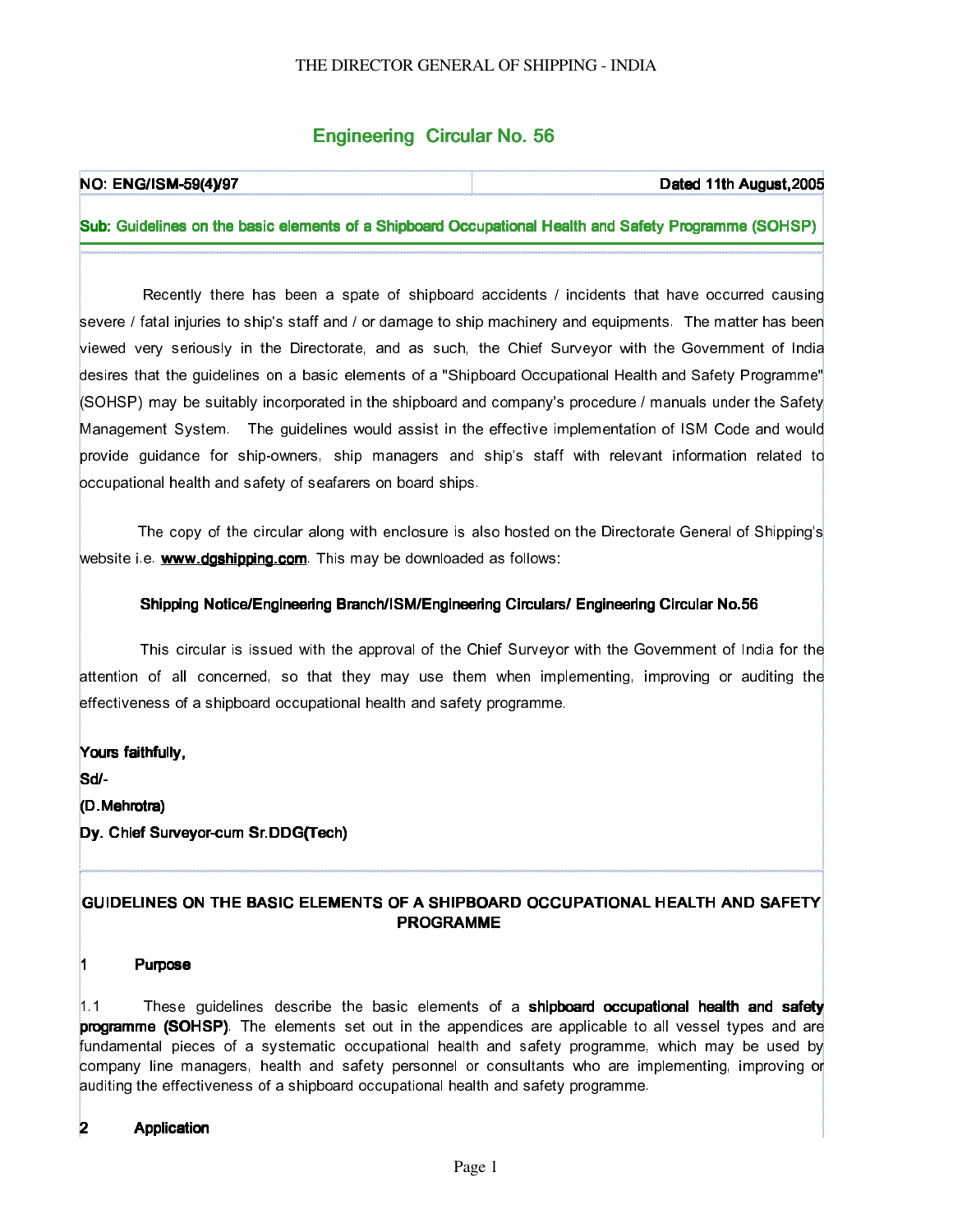2.1 These guidelines do not set specific performance or technical criteria, but recommends that companies set policies and objectives and develop procedures for managing their health and safety programme. Companies should consider their unique organization, culture and hazards on their vessels and the possible effects of their operations. The elements are intentionally flexible and may be adapted to address any size of operation or any vessel type. However, it should be noted that, although the standard is aimed at the shipboard occupational health and safety programmes, some of the elements address activities and commitments that must be completed or made by shore side personnel (e.g. executive management commitment and provision of adequate resources). Key to the effectiveness of the programme is the implementation of each element within an interconnected system.

### 3 Basic elements

3.1 **Executive Management commitment and leadership:** Executive management commitment and leadership is a precondition for an effective SOHSP. Executive management commitment and leadership includes, but is not limited to: (a) integrating health and safety into the management structure and fabric of the company; (b) developing a health and safety policy;

(c) developing health and safety objectives; (d) providing resources to achieve the objectives;

(e) defining stewardship responsibilities, and providing authority to carry out those responsibilities, and (f) establishing accountability for health and safety as a part of job performance reviews. Further guidance is provided in **appendix 1.** 

3.2 **Employee participation:** Employees from all levels including crew members, officers, masters, persons in charge, and shore-side personnel should be directly involved with the SOHSP. Shipboard and shore-side employees should be involved in developing, implementing, evaluating, and modifying the SOHSP. Employees should also participate in setting health and safety objectives and performance criteria. This involvement might be through employee membership on safety committees that provide input to management for the development of health and safety policy, debate and set health and safety goals, measure and evaluate performance, and recommend modifications to the programme based on their evaluation. Shore-side and shipboard employees should work together to achieve health and safety goals.

For example, shore side personnel should participate on vessel safety committees since their decisions affect vessel operations and ultimately the health and safety of vessel personneL In large companies, individual vessel safety committees might submit recommendations to an overarching safety committee that evaluates the recommendations and sets policy to apply appropriate recommendations to the entire fleet. Further guidance is provided in appendix 2.

3.3  **Hazard anticipation, identification, evaluation and control:** The core function of any occupational health and safety programme is prevention. Health and safety hazards including fIre, reactivity, chemical and physical hazards need to be anticipated and prevented from occurring. Hazards and unsafe operating procedures need to be identified and addressed so they will not endanger employees or the public, and will not damage the vessel, cargo or third party property. Potential hazards should be systematically anticipated, identified, evaluated and controlled. Tools such as job hazard analysis, industrial hygiene exposure assessments, and risk assessment/management methodologies enable the evaluation and control of hazards. Further guidance is provided in **appendix 3**.

3.4 **Training:** Employees should receive training appropriate for their duties and responsibilities so that they may work safely and not endanger their shipmates or the public.

In addition, employees who have specific health and safety responsibilities (generally supervisors with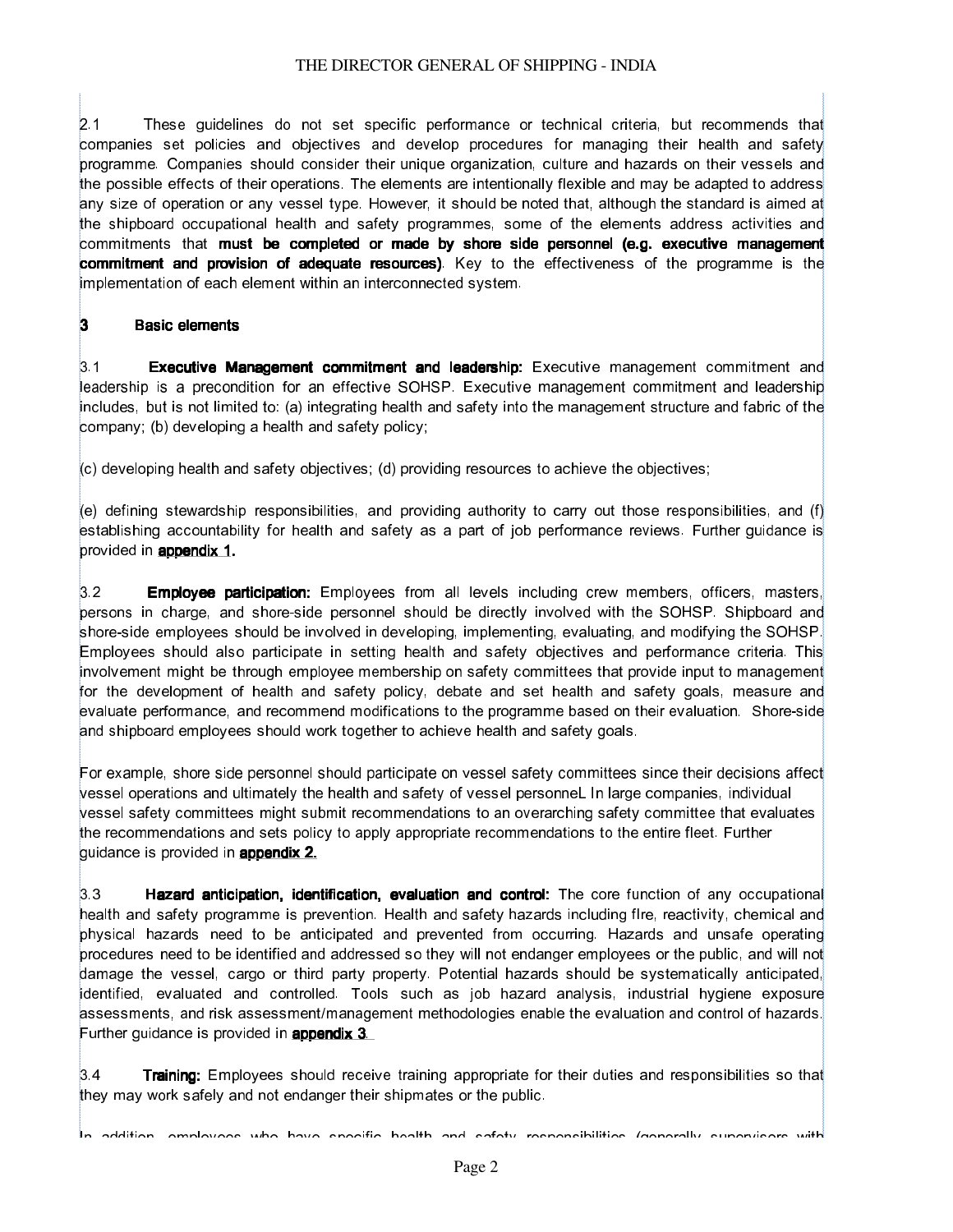In addition, employees who have specific health and safety responsibilities (generally supervisors with responsibility for the safety of others, but also non-supervisors who are assigned to safety committees or as crew member representatives) should receive training to enable them to carry out their health and safety programme responsibilities. Further guidance is provided in **appendix 4.** 

3.5  **Record keeping:** Company records sufficient to demonstrate the effectiveness of the health and safety programme should be maintained. Data that enables trend or pattern analysis for root causes is particularly desirable. For example, results of audits that evaluate effectiveness of the health and safety management programmes should be maintained. Records that indicate industrial hygiene exposure assessments have been conducted and appropriate controls have been implemented should be maintained. Current job safety analyses and corresponding standard operating procedures with safe work practices should be documented. Injury and illness data should be maintained to enable the identification of trends and patterns that associate the injury or illness with a common cause, which can be addressed. Training topics, lesson outlines and attendees should be documented. Where appropriate, such records should permit evaluation of the programme on individual vessels as well as across an entire fleet. Further guidance is provided in appendix 5.

3.6  **Contract or third party personnel:** When contract or third party personnel are on board to perform work, vessel personnel should provide information regarding potential hazards on the vessel that may affect the contract or third party personnel. Potential hazards related to the work conducted by contract or third party personnel should be provided to the vessel owner/operator and/or the master/person-in-charge. Each employer should provide appropriate information regarding vessel and work hazards to their own employees. For example, exchange of information on chemical hazards might be accomplished by exchanging appropriate safety data sheets (SDS), then each employer can inform their own employees of the hazards identified in the SDS. Further guidance is provided in **appendix 6.** 

3.7  **Fatality, injury, illness and incident investigation:** Personnel injuries, occupational illnesses, and "near miss" incidents should be promptly investigated. The current incident and other similar occurrences should be analysed to identify the **primary (root) cause** and any contributing factors. The investigation report, setting forth primary cause, contributing factors, and corrective measures should be presented to management. Follow up action which specifically addresses the report's recommendations for corrective action should be undertaken and documented. Further guidance is provided in **appendix 7.** 

 $3.8$  **Systematic programme evaluation and continuous improvement:** Maintaining an effective occupational health and safety programme is an ongoing process. The SOHSP should have systems for detecting, reporting, and correcting non-conformities to the programme. Some type of "formalized" evaluation should also be conducted on a periodic basis consistent with other aspects of the vessel's management plan. The evaluation should determine whether the SOHSP is appropriate for the vessel and its operations, that actual practices are consistent with the programmes and procedures in the SOHSP, and that the SOHSP is effective. Comparison of data and records (refer to appendix 5, Record keeping) to performance objectives and criteria (refer to appendix 1, paragraph 3, health and safety objectives) can provide important indicators of the effectiveness of the SOHSP. Further guidance is provided in **appendix 8**.

#### APPENDIX 1

#### MANAGEMENT COMMITMENT AND LEADERSHIP

Occupational Health and safety programmes are most effective when they are integrated into the management structure of a company, rather than treated as an "add on" programme. Examples of integrated health and safety efforts include: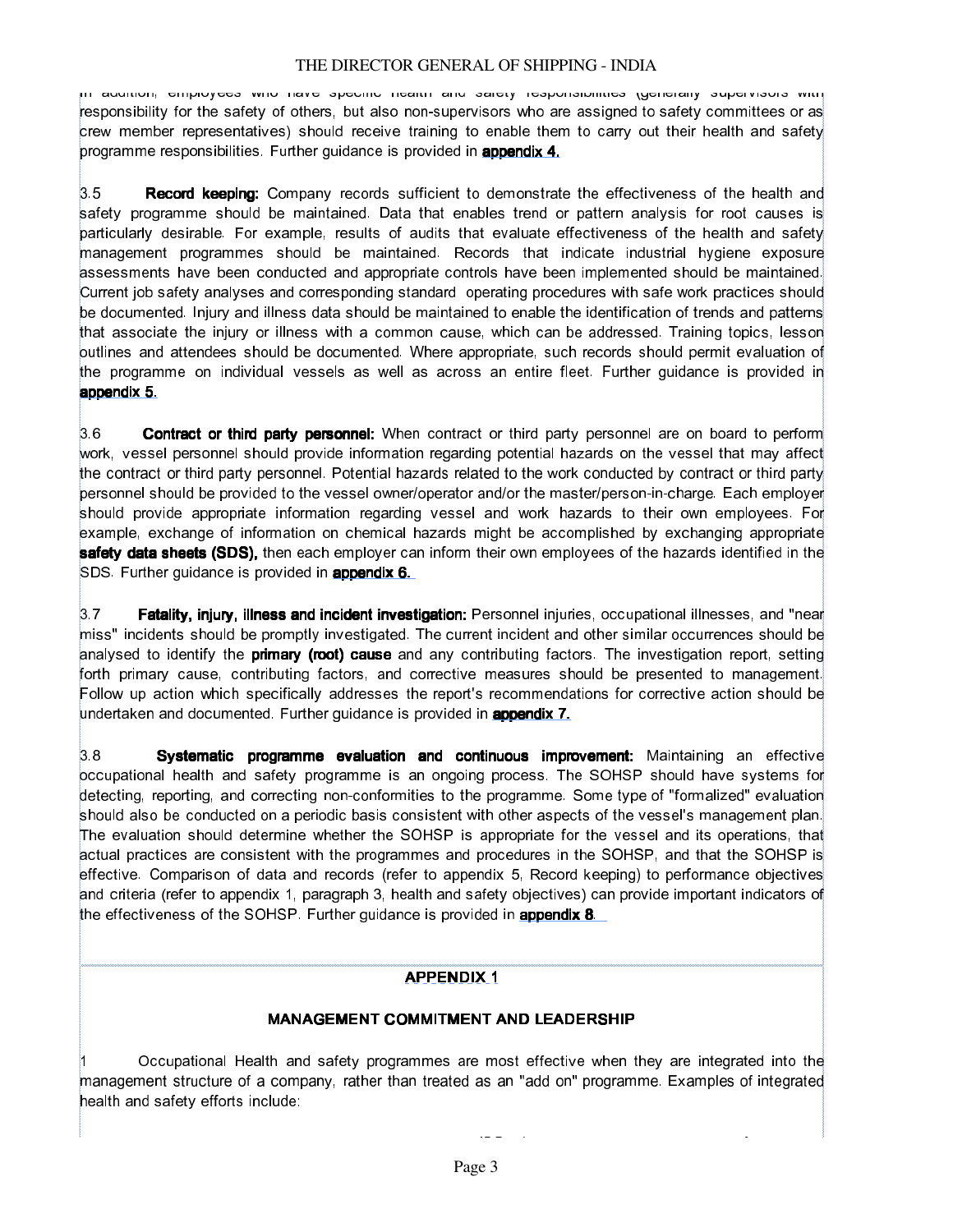- .1 developing **standard operating procedures (SOPs)**, written to the education level of the person who must follow the SOP, that integrate safe work practices and basic operational functions;
- .2  **making design review** by qualified health and safety personnel an element of the acquisition procedures; and
- .3 **I making consultation with qualified health and safety personnel** a part of the process when making changes to operations.

**Executive management** sets the tone for the entire SOHSP through their policy regarding health and safety. Examples of values that can be stated and commitments that can be made in company policy include:

- .1 a statement that the company will make every effort to provide a safe and healthy workplace and that working safely is a condition of employment;
- .2  $\cdot$  statements that convey how important each crew member is to the vessel as a fellow worker and as a company resource:

### "The basic safety policy of this company is that no task is so important that an employee must violate a safety rule or put himself or herself at risk of injury or illness in order to get it done. ";

- .3  **a** written commitment to provide resources necessary to implement the health and safety programme could also be included in the policy statement; and
- .4 management can demonstrate commitment to the health and safety policies through word and action. For example, managers visiting vessels should follow safety rules and standard operating procedures, including use of hearing protection, safety glasses, safety shoes, protective clothing, etc.

3 Setting and attaining health and safety objectives demonstrates a company's commitment to improvement of health and safety performance. Objectives provide a target against which those who are responsible for health and safety may measure their progress. Quantifiable objectives are desirable since often **"What gets measured gets done."** (Refer to appendix 8, Systematic Programme Evaluation, for examples of **performance measures** and **an over-all programme audit**). Occupational Health and safety objectives may include:

- .1 eliminate Lost Time Incidents;
- .2 report "near miss" incidents or problems, evaluate, and if appropriate, implement changes to prevent a more serious incident or accident in the future;
- .3  **develop and implement a programme of evaluations** through drills and other means (for example, simulators) to ensure that personnel are competent to carry out their duties;
- .4 improve the occupational health and safety programme by reviewing, considering and implementing appropriate published industry practices and other recognized standards;
- .5 complete periodic comprehensive (or area-specific) hazard review;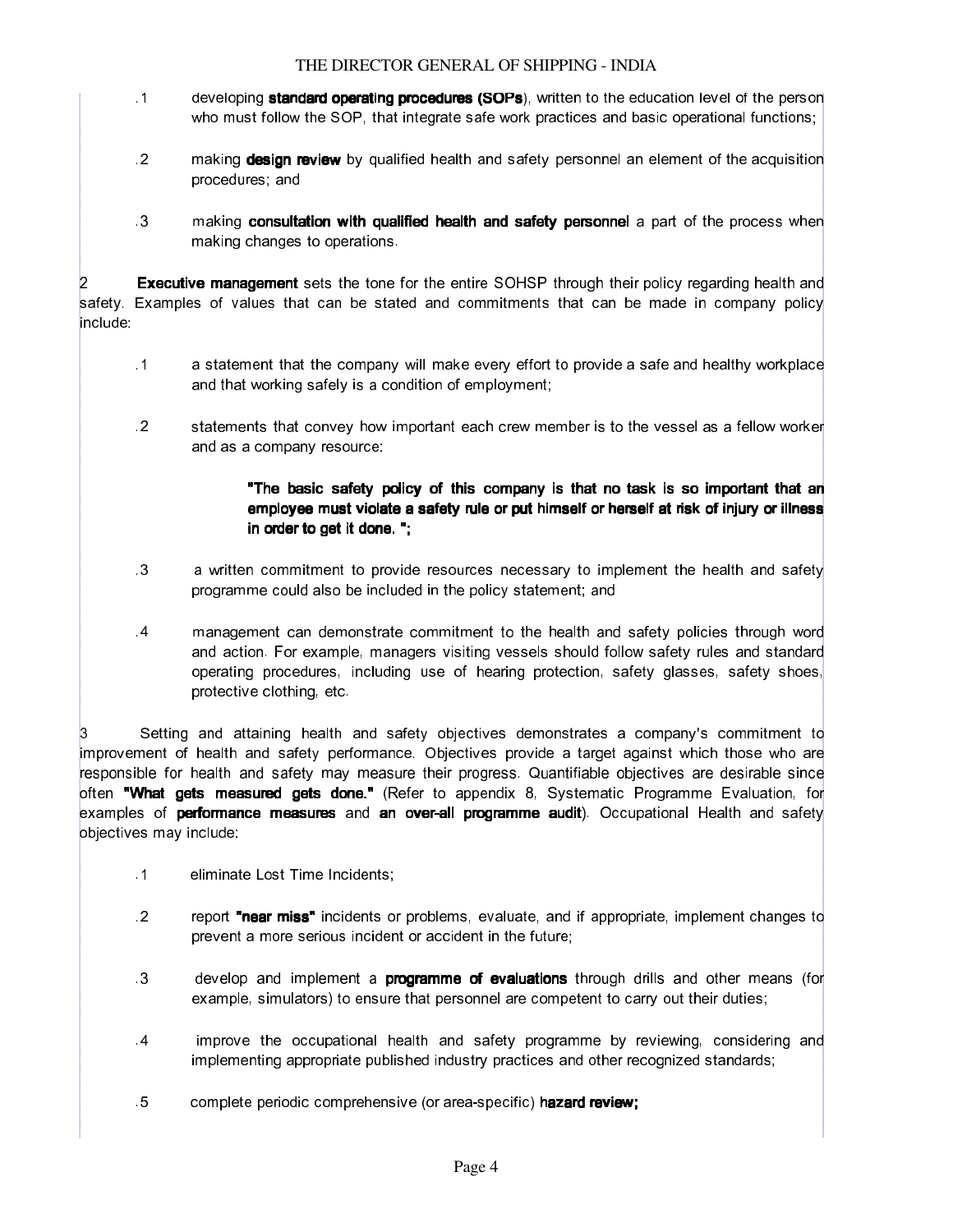- .6 reduce exposure levels to **airborne vapours** to acceptable levels through appropriate controls;
- .7 complete annual respiratory fit-testing on schedule;
- .8 develop and implement acute toxic exposure procedures addressing first aid procedures, obtaining additional emergency medical assistance, and appropriate medical surveillance tests (for example, S-Phenylmercapturic acid in urine following a potential benzene overexposure); and
- .9 develop and implement an occupational health medical surveillance plan \*.

Company management holds the authority to dedicate necessary resources to achieve health and safety objectives. Necessary resources may include:

- .1 access to health and safety information;
- .2 training, including classroom and on-the-job training, that cover topics identified by the company's risk assessment process as well as those required by international or national standards. These topics would include but not be limited to existing chemical and mechanical hazards;
- .3 qualified health and safety professionals, either on the company staff or hired as consultants;
- .4 capital investments in engineering controls; and
- .5 personal protective equipment.

5 **Burno External Stewardship responsibilities** and providing authority to carry out those responsibilities is an essential component of management commitment. For example:

.1 Company management should:

\*Note: The intent of this medical surveillance plan is to ensure employees are not over exposed to hazards on the job including chemicals, radiation, noise, etc. This section is not intended to address physical standards related to watchkeeping published elsewhere.

- .1.1  **designate a shore side person** who has access to the executive management of the company and is responsible to ensure essential health and safety issues are clearly communicated to executive management of the company, and decisions regarding those issues are clearly communicated back to the vessel;
- .1.2  **ensure adequate resources** of time, funds for health and safety equipment, training and expertise are available to effectively implement the programme throughout the company;
- 1.3  **ensure that a safety committee** or other mechanism to adequately involve crewmembers in health a,nd safety issues is created on each vessel;
- .1.4 ensure that the elements of the shipboard occupational health and safety programme are integrated and systematically implemented throughout the company and on each vessel;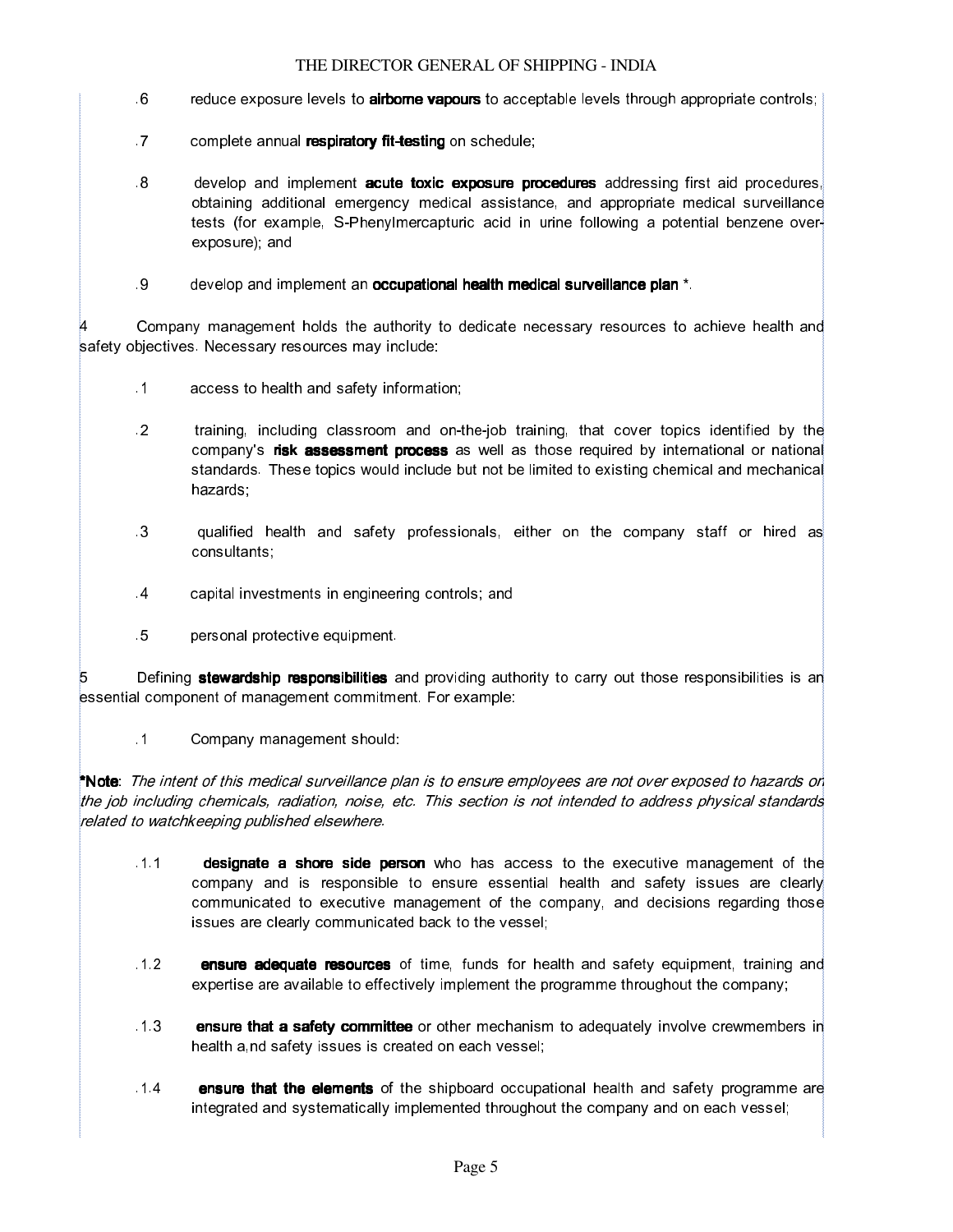- .1.5  **ensure that objectives are developed** and performance measures are reported from each vessel;
- .1.6 ensure that all appropriate programmes that all appropriate programmes are developed and implemented including, but not limited to respiratory protection, hearing protection, confined space entry, and lock out-tag out;
- .1.7  **set a good example for employees** by following established safety rules on vessels and by staying current on training commensurate with duties; and
- .1.8  **report unsafe practices or conditions** observed while on a vessel to the supervisor of the area;
- .2 **Master/person-in-charge/operator should:**
- .2.1 ensure each crewmember receives an initial vessel orientation, covering company safety policy, emergency procedures, access and egress, fire fighting, Job hazards, and information on hazardous materials before beginning work. Document the completion of this orientation;
- .2.2 ensure each **crewmember is competent to perform a task** or job by requiring a pre-job explanation and/or walk through of all procedures including safe work practices before starting work on that project or equipment. Require pre-job refresher training if the employee cannot demonstrate this competence;
- 2.3  **ensure each crewmember has been issued** and received training on the use of required personal protective equipment (PPE) before starting work on a project requiring PPE; ,
- .2.4  **complete periodic walk-around health and safety checks** of the vessel accompanied by appropriate personnel including those who have responsibilities or work in certain areas (e.g., Chief engineer and an oiler in engine spaces or First mate and able-bodied seaman on deck);
- .2.5  **periodically observe work performance** of employees for compliance with safety rules contained or documented in the SOHSP;
- .2.6  **set a good example for subordinates** by following established safety rules and attending training as appropriate;
- .2.7 **complete a preliminary investigation** of all accidents and report findings to company management; and
- 2.8  **provide information to company management** suggesting changes to company-wide standard operating procedures or equipment that will improve employee safety;
- .3 Officers/other management personnel should:
- .3.1 **act as the master's or person-in-charge's representative**, and implement examples listed for the master in areas over which they exercise supervision (e.g. First Mate responsible for "deck" personnel and Chief Engineer responsible for "engineers").
- 6 **Management should establish accountability for health and safety** as part of job performance reviews.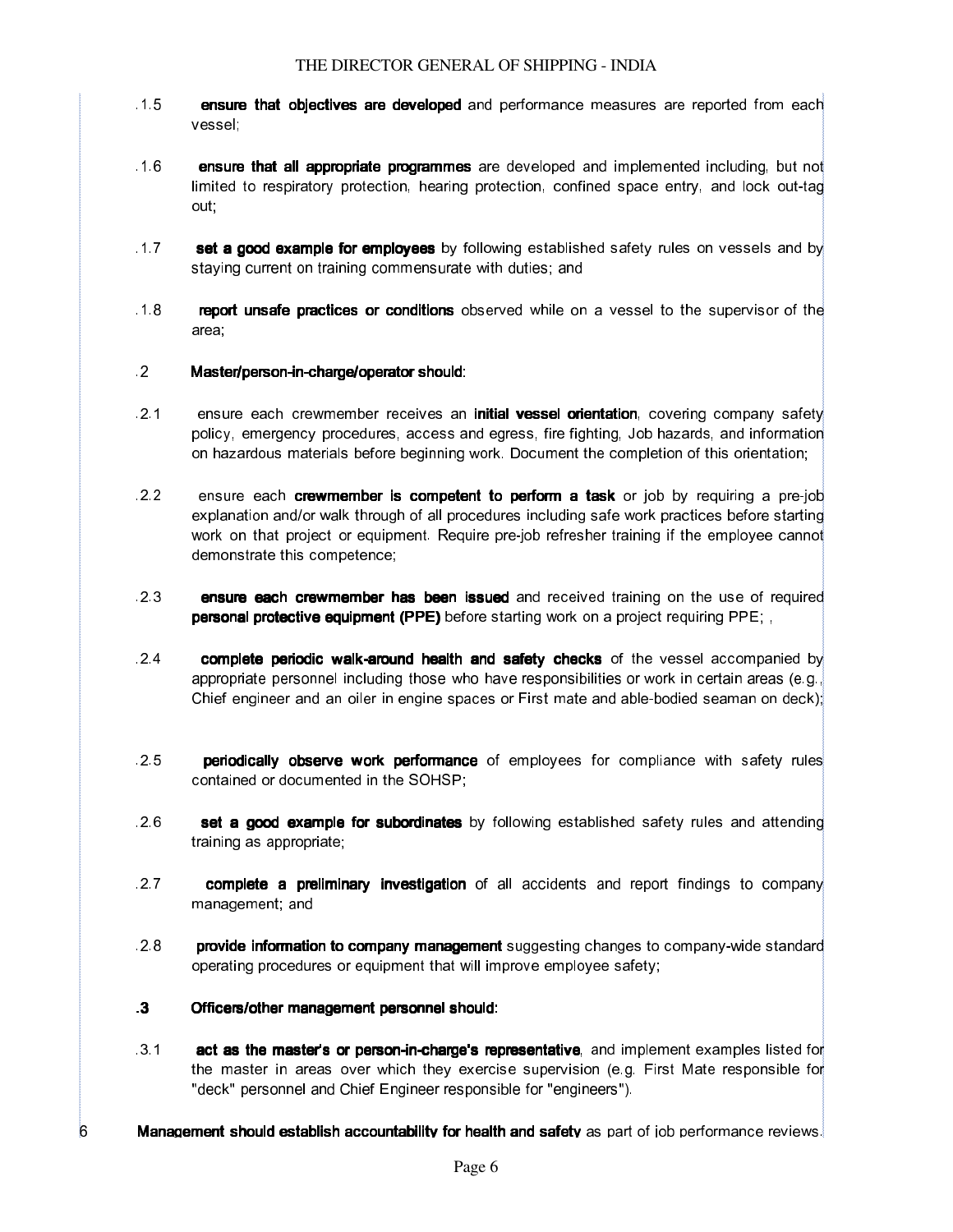Performance reporting regarding health is as important and should be as routine within the company as reports regarding timeliness of delivery, cargo loss or contamination, or citations regarding violations of regulations.

### **APPENDIX 2**

### EMPLOYEE PARTICIPATION

Full participation in developing, implementing, evaluating and. continually improving the SOHSP helps those on board the vessel see the SOHSP as something that is the result of a value they share with vessel owners/operators. Personnel directly involved with the work are often the best source of information on health or safety hazards and often can suggest effective methods for abating those hazards. Shore side personnel need to be directly and heavily involved with the SOHSP because they are integral in setting the rules and schedules for vessel operation. Shore side personnel also represent the vessel to management and are the link to the resources and authority necessary for the success of the SOHSP. Specific ways that crewmembers, officers, and shore side personnel can contribute to the SOHSP include:

- .1 participating in periodic vessel inspections;
- .2 evaluating health and safety programme materials;
- .3 developing standard operating procedures that incorporate safe working practices;
- .4 conducting job safety !hazard analyses (JSAs/JHAs);
- .5 reviewing and analysing injury and illness data;
- .6 participating in risk assessment and risk management activities;
- .7 participating in accident/incident/problem investigations;
- .8 developing solutions to health and safety complaints and disputes;
- .9 evaluating health and safety training activities; and
- .10 evaluating the health and safety management system.

2 Line or operations personnel including crewmembers, officers and shore side personnel outside the health and safety staff may need training in health and safety techniques such as job safety !hazard analysis, reviewing injury and illness data for trends, risk assessment and investigations. This initial training investment enables those who do the work to meaningfully participate in identifying and solving health and safety problems. Those crewmembers, officers and shore-side personnel who receive additional training in health and safety and actively participate in the development of the vessel and/or company SOHSP also become health and safety "champions" among their peers. Additional. information on training is provided in appendix 4.

3 Since health and safety objectives and performance may directly affect crew members' and officers' current and/or future health and safety, they should be involved in setting those objectives and performance criteria. This participation may be accomplished through health and safety committee involvement, labour negotiations, or other mechanism suitable to the specific company. Refer to appendix 1, paragraph 3, for examples of health and safety objectives arid performance criteria.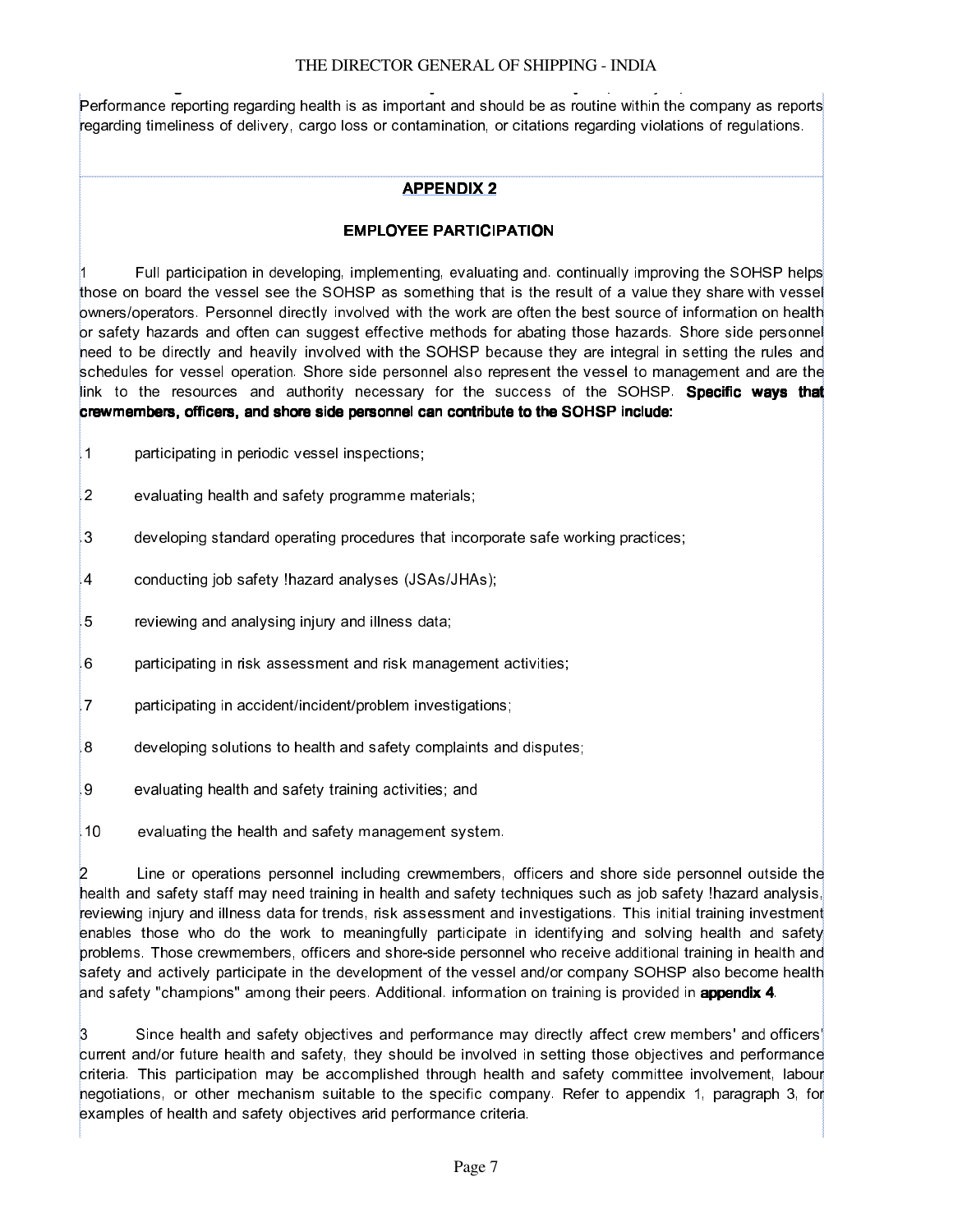### Employees should:

- .1 fully understand (including underlying principles) and follow established standard operating procedures and safety rules;
- .2 report unsafe conditions or actions to supervisor as soon as they become aware of them;
- .3 report all injuries to supervisor promptly;
- .4 report all accidents, near misses or problems to supervisor promptly;
- .5 use personal protective equipment (PPE) in good working condition where it is required;
- .6 do not remove or defeat any safety device or safeguard;
- .7 encourage shipmates by words and behaviour to follow standard operating procedures and use safe work practices on the job; and
- .8 make suggestions to supervisor or safety committee representative about changes to operating procedures, work practices or equipment that will improve safety.

#### APPENDIX 3

### HAZARD ANTICIPATION, IDENTIFICATION, EVALUATION AND CONTROL

Potential hazards on the vessel and created by the vessel should be systematically anticipated, identified, evaluated and controlled. Hazards that should be discovered, evaluated and controlled by the SOHSP include hazards addressed by the organization and by the Administration, and other hazards that are causing or likely to cause illness, death or serious physical hanD to workers or the public. Types of hazards to consider may include:

- .1 **hazardous atmospheres** due to oxygen deficiency, flammable or toxic gases or vapours, and biological agents;
- .2 **chemical hazards** and the proper handling of vessel generated hazardous wastes;
- .3  **physical hazards** including noise, vibration, radiation, electricity, uncontrolled mechanical energy, shifting cargoes that may engulf a crewmember;
- .4  **ergonomic factors** including fatigue, workstation design, and poor team practices;
- .5 **collisions, groundings**, or rammings and their resultant impacts; and
- .6 drowning.

#### 2. Methods of anticipation include:

.1 systematic requirements for vessel and equipment design and modification review by qualified health and safety personnel;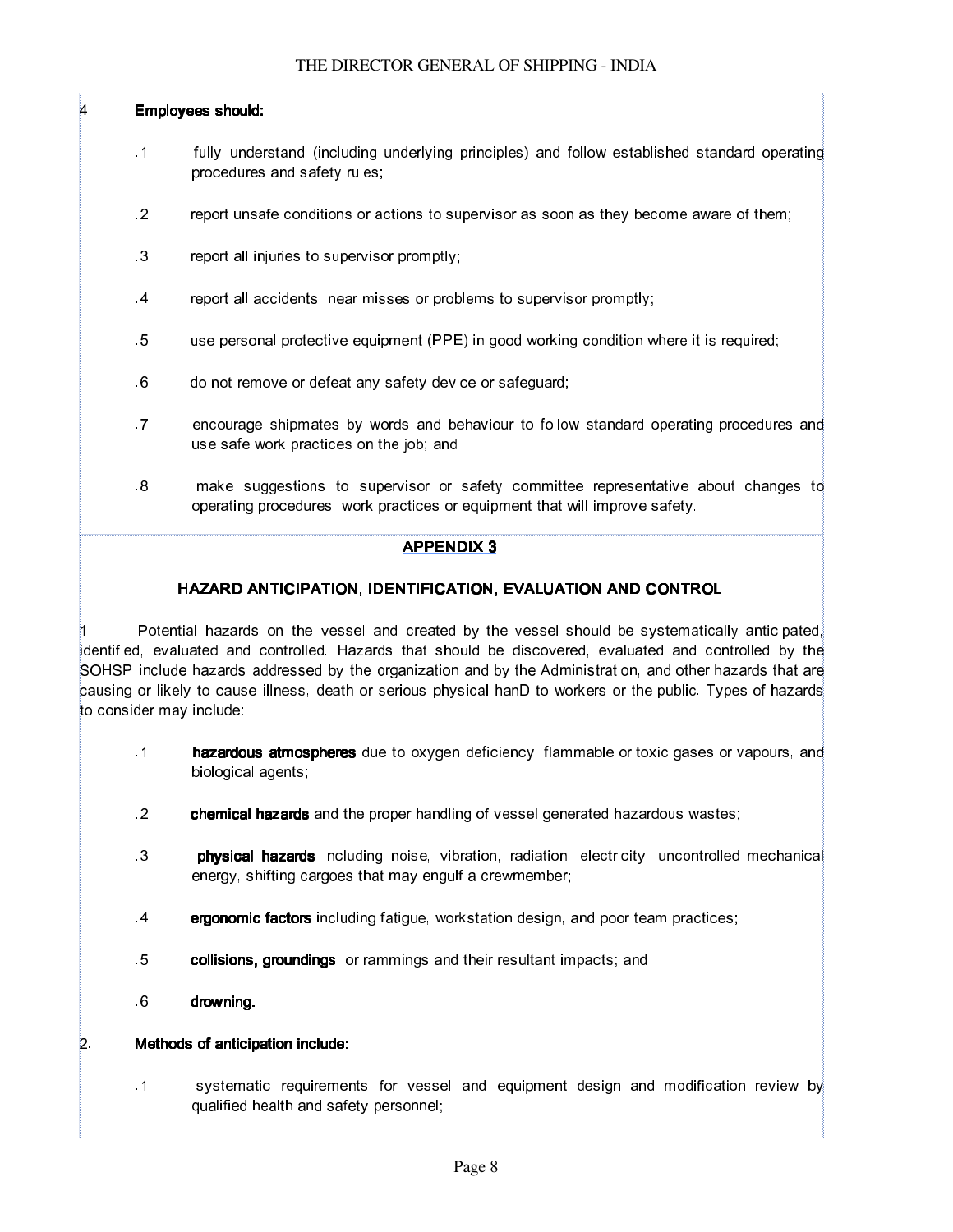- .2 periodic management review of the vessel and its operation, its equipment, and its fitnessfor-purpose;
- .3 a procurement system that automatically requires consideration of health and safety aspects of items ordered;
- .4 consideration of fitness for current conditions; and
- .5 systematic review of vessel and shore side team practices.

#### 3 Methods of identifying hazards include:

- .1 vessel inspections;
- .2 industrial hygiene exposure assessments of chemical and biological hazards including inhalation and dermal exposure routes, and physical hazards such as vibration and ergonomic hazards;
- .3 job safety analyses including risk assessment, both statistical and expert opinion based; -
- .4 employee hazardous condition notification system including easy to understand labelling system for all possible mechanical and chemical hazards; and
- .5 review of available health and safety data to identify trends.

#### $4 \qquad$  Methods of hazard evaluation include:

.1 comparison of industrial hygiene exposure levels to standards identified in the SOHSP (e.g., standards required by regulation or prudent levels adopted by the company in the absence of regulatory requirements); and

#### .2 risk analysis tools:

- .1 hazard effects and control analysis;
- .2 hazard control analysis;
- .3 fault tree analysis of possibilities based on expert opinion;
- .4 management oversight and risk analysis; and
- .5 task hazard analysis.

**5 Methods of hazard control are hierarchical.** In order of preference, they include:

- .1 **Inherent safe design and verification of design** output to design requirements;
- .2 material substitution such as:
	- .1 non-hazardous insulation for asbestos lagging;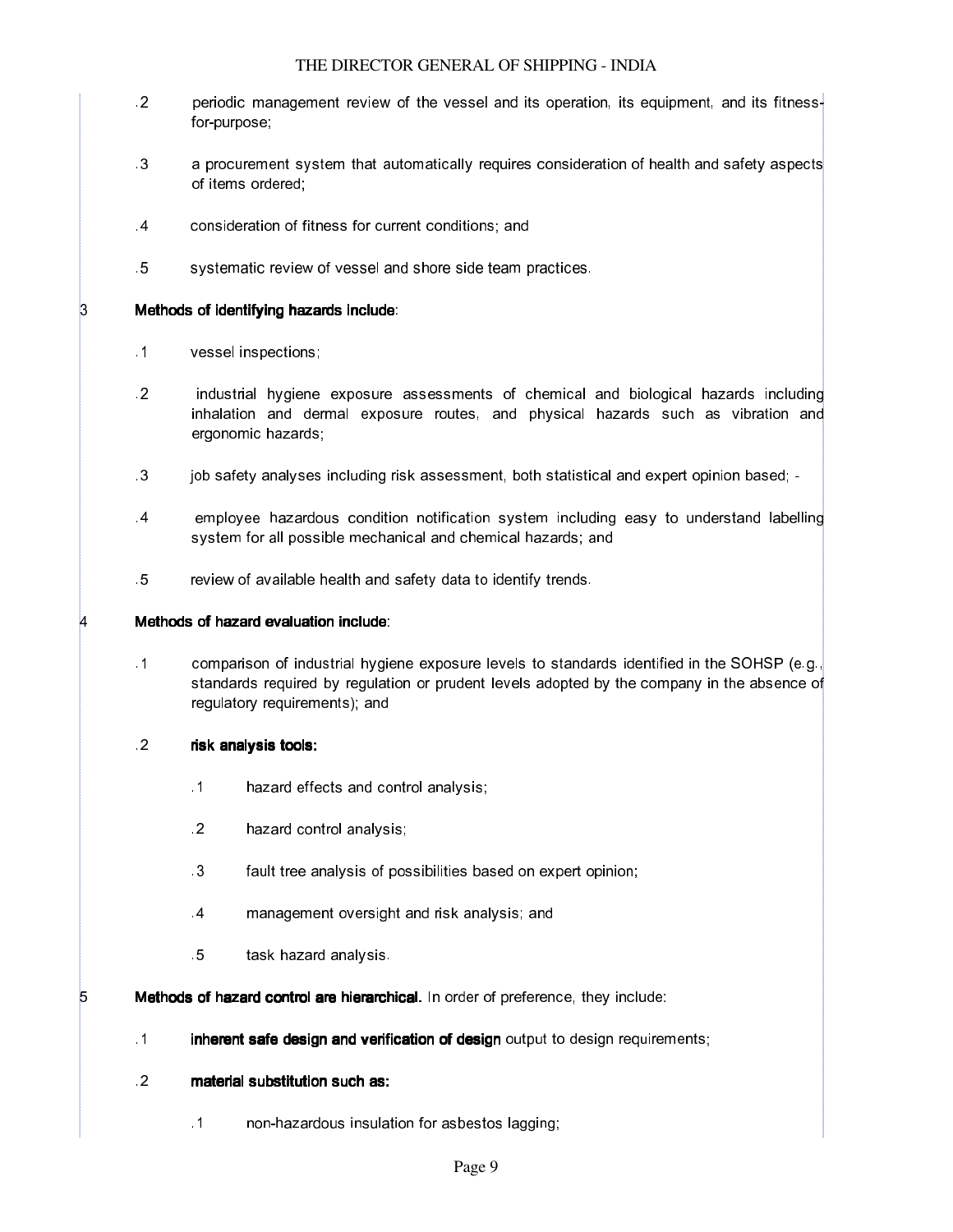- .2 citrus based cleaning agents for solvent-based cleaning agents; and
- .3 non-toxic paint for toxic paint.

### .3 **Engineering controls** such as:

- .1 closed gauging;
- .2 vapour recovery systems; and
- .3 climate-controlled spaces such as control booths in engine-rooms.

### **4 Administrative controls** such as:

- .1 systematic review for fitness of vessel for operations;
- .2 standard operating procedures that incorporate safe work practices. Some activities that might require standard operating procedures with integrated safe work practices include:
	- .1 machinery start-up and shut-down operations;
	- .2 emergency response to machinery failures;
	- .3 getting underway and entering port operations;
	- .4 cargo loading and unloading operations;
	- .5 response to unplanned or emergency situations during cargo operations;
	- .6 man overboard procedures;
	- .7 **Iifeboat launching procedures;**
	- .8 watchkeeping procedures;
	- .9 team working procedures such as:
		- .1 **bridge resource management taught in simulators with practice by** actual team members; and
		- .2 pre-job planning and briefings;

#### .10 **job hazard/safety analyses (JHAs/JSAs);**

- .11 emergency procedures; and
- .12 systematic inspection of incoming equipment and equipment in use to ensure conformation to specifications identified in the SOHSP (for example, personal protective equipment). The equipment of the set of  $\mathcal{P}_\text{c}$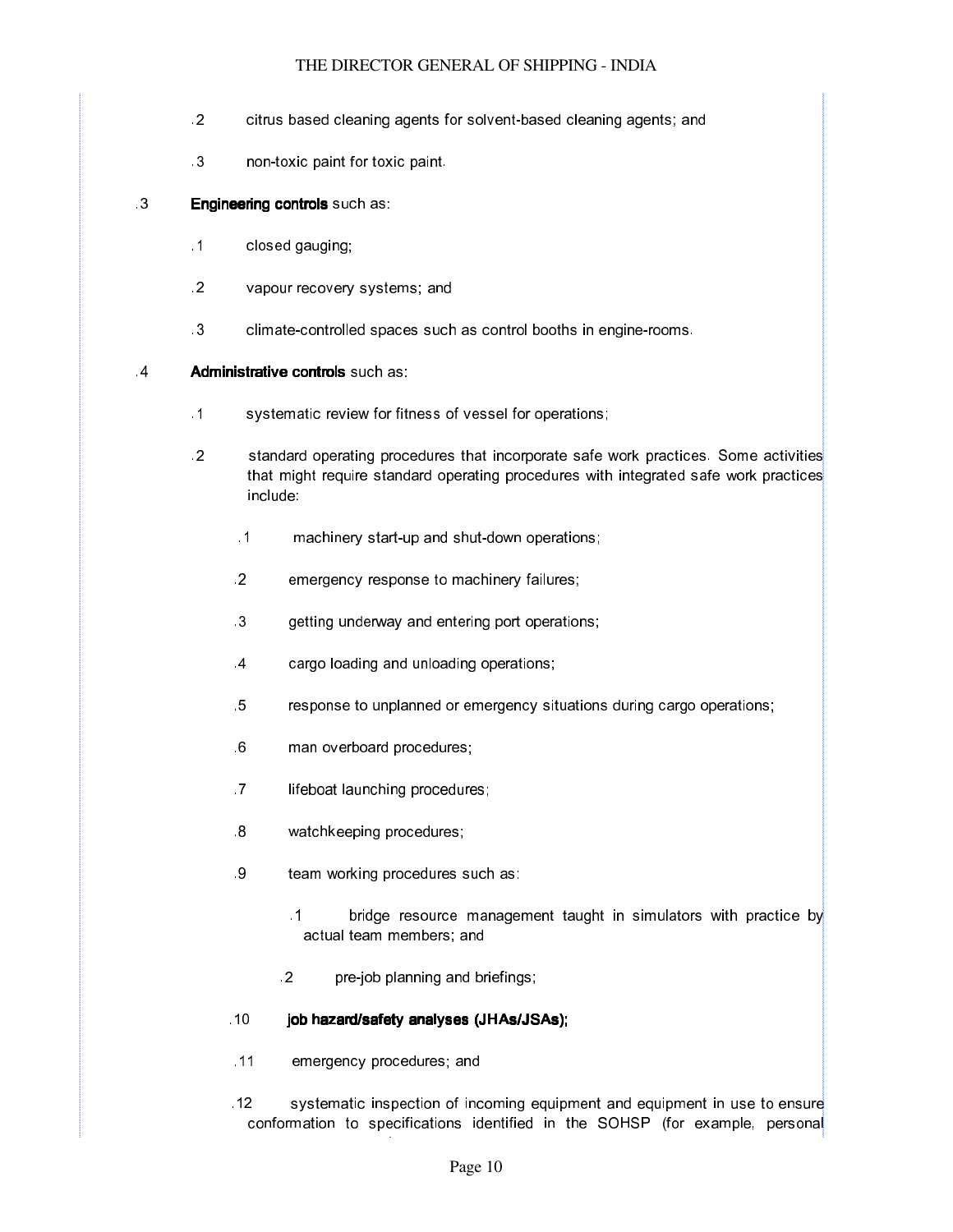protective equipment).

 .3 an easy to understand labelling system for all possible mechanical and chemical hazards;

 .4 occupational medical surveillance programmes tailored to vessel and cargo hazards; and

.5 specific programmes that need special attention within the overall SOHSP:

- .1 respiratory protection programme;
- .2 hearing loss prevention programme;
- .3 safe lifting procedures; and
- .4 permit-to-work programmes for operations such as:
	- .1 lock out and tag out;
	- .2 tank or hold cleaning operations;
	- .3 confined space entry;
	- .4 hot work operations, including a gas-freeing programme; and
	- .5 working aloft.
- .5 health and safety equipment control, calibration, and maintenance procedures;
- .6 security procedures to control entry and exit of personnel to and from the vessel;

#### **basic safety rules such as:**

- .1 You shall not do things, which are unsafe in order to get the job done. If a necessary activity is unsafe, report it to your supervisor so it can be evaluated and alternate methods developed.
- .2 Mechanical guards must be kept in place at all times when machinery is being operated. Do not remove or disable any safety device!
- .3 No person may operate a piece of equipment unless they have been trained and are authorized. Notify your supervisor that you need training if you are asked to perform a function you did not learn in meeting the requirements for your level.
- .4 Use your personal protective equipment whenever it is required.
- .5 Obey all safety warning signs.
- .6 Smoking is only permitted in designated locations and may be entirely prohibited at certain times, such as during cargo transfer operations.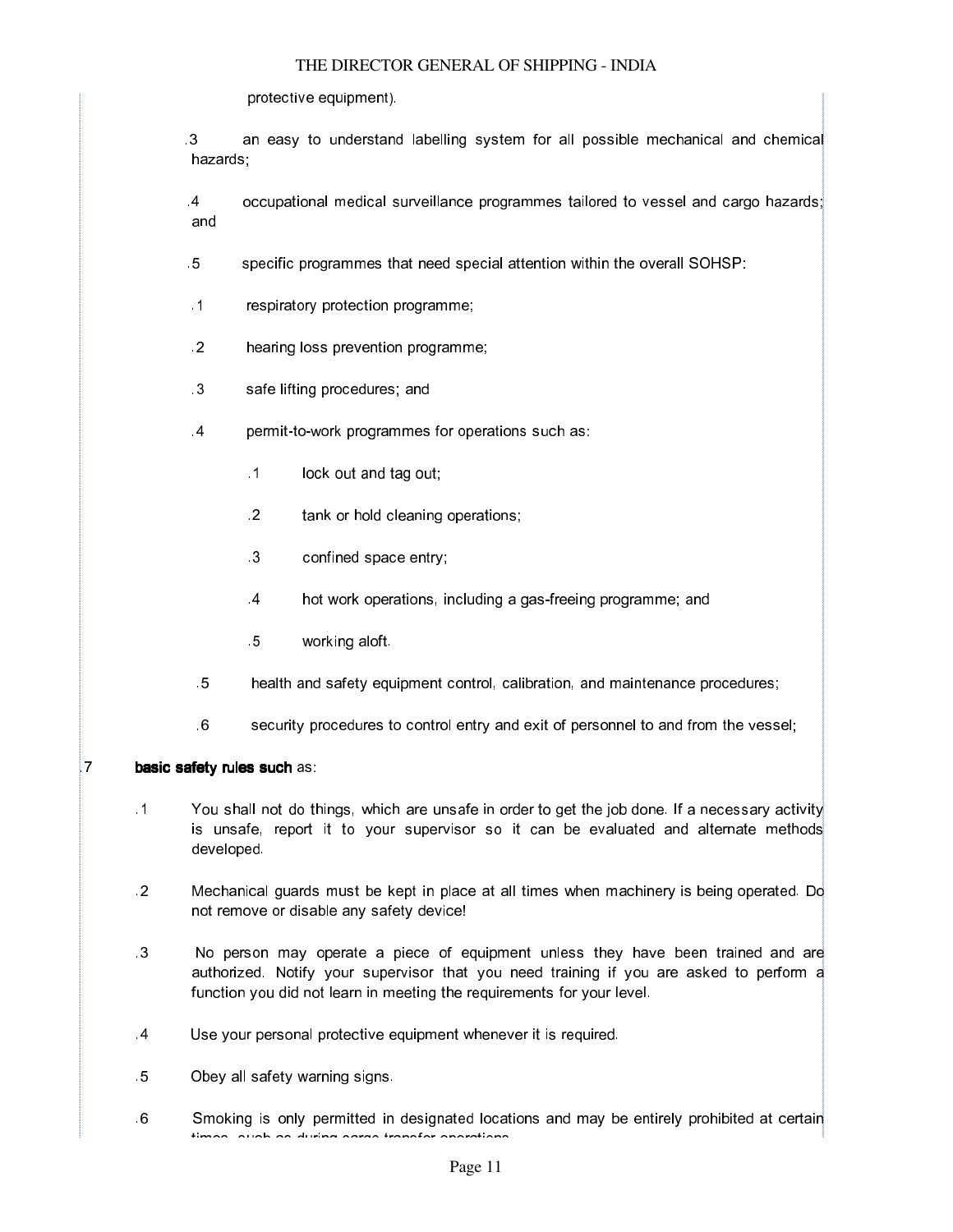times, such as during cargo transfer operations.

- .7 Good housekeeping is an important part of accident prevention. Replace all tools and supplies after use. Do not allow rubbish or debris to accumulate where they will become a hazard;
- .8 employee assistance and wellness programmes;
- .9 pre-employment chemical tests for dangerous drugs;
- .10 incentive programmes such as:
	- .1 safety awards;
	- .2 bonuses; and
	- .3 vessel competitions;
- .11 disciplinary policy that provides for progressive consequences depending on the severity and/or repetition of the violation of a safety rule;
- .12 personal protective equipment such as:
	- .1 safety glasses, goggles, hearing protection, safety shoes, protective clothing, chemical protective booties, respiratory protection; and
	- .2 impervious gloves for food handlers as appropriate; and
- 13 preventive maintenance of the vessel and equipment and basic housekeeping programmes.

#### APPENDIX 4

#### **TRAINING**

1 Training to enable all employees to recognize hazards and to take appropriate precautions should include:

- .1 general orientation to the company;
- .2 overview of the company's health and safety programme;
- .3 vessel orientation including access and egress;
- .4 emergency procedures in case of fire, confined space entry incident, release of hazardous chemicals or cargo, and over-exposure;
- .5 the nature of potential hazards to which employees may be exposed during routine tasks and how to recognize symptoms of exposure;
- .6 use of protective measures, such as standard operating procedures that incorporate safe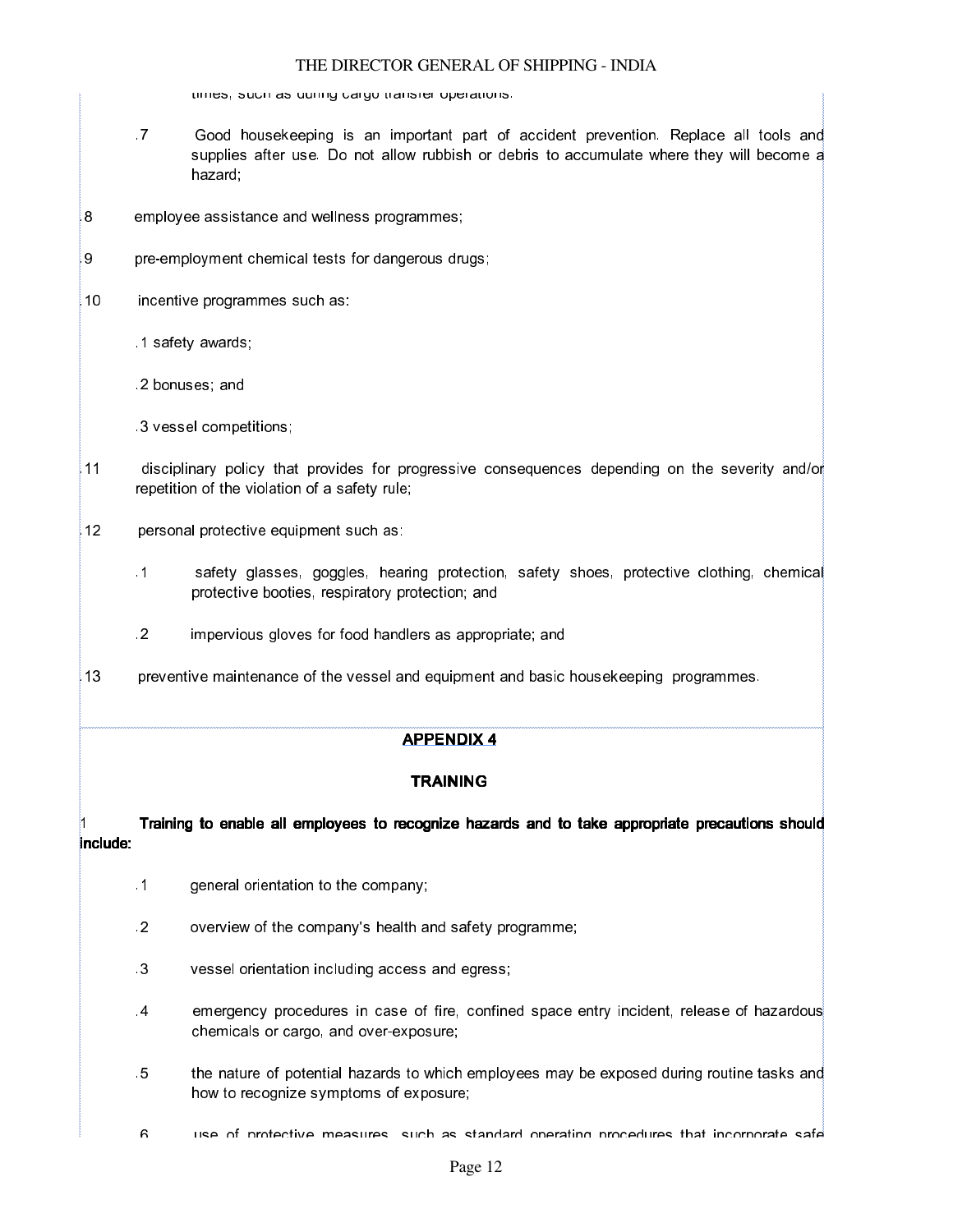- .6 use of protective measures, such as standard operating procedures that incorporate safe work practices, and protective equipment and clothing (refer to appendix 3, paragraph 5, hazard control);
- .7 specific programmes including respiratory protection, confined space entry, hearing loss prevention, lock-out-tag-out, fall protection, safe lifting, health and safety equipment control, calibration and maintenance; and
- .8 recognition and control of fatigue.

### 2 Additional training for those with specific health or safety responsibilities may include:

- .1 risk assessment and risk management including:
	- .1 health and safety data trend analysis;
	- .2 job safety analysis; and
	- .3 shipboard watch implications,
- .2 fatality, injury, illness, "near miss" incident, and problem investigation and root cause analysis.

Effective worker protection programmes do not stop at initial training. Effective programmes evaluate the success of the training provided and offer refresher training on both a routine and as-needed basis.

4 Elaborate training programmes solely related to health and safety are not always needed.

Integrating consideration of health and safety protection into all organizational activities is the key to effectiveness. Health and safety information should be integrated into other training about performance requirements and job practices.

### APPENDIX 5

### RECORD KEEPING

Records are needed to document hazard control efforts such as job hazard analyses, industrial hygiene sampling, and training. Data collection systems that enable trend analysis help in identifying injuries and illnesses with common causes. A review of shipboard personnel injury and illness experience over a period of time may reveal patterns. of injury and illness with common causes, which can be addressed. Similarly, a review of accidents, "near miss" incidents or problems over time can reveal patterns of dangerous practice, which need correction to assure safety. The correlation of changes in injury, illness and "near miss" incident or problem experience with changes in the health and safety programme. Operations, work processes, and . personnel may help to identify potential causes and likelihood of personnel accidents, injuries, and illnesses, and danger or risk to the public. Audits that evaluate the effectiveness of the occupational health and safety programme can be used to identify weak points in the system.

2 Examples of records that should be maintained include:

.1 death, injury, illness, accident, "near miss" incident, and problem data including: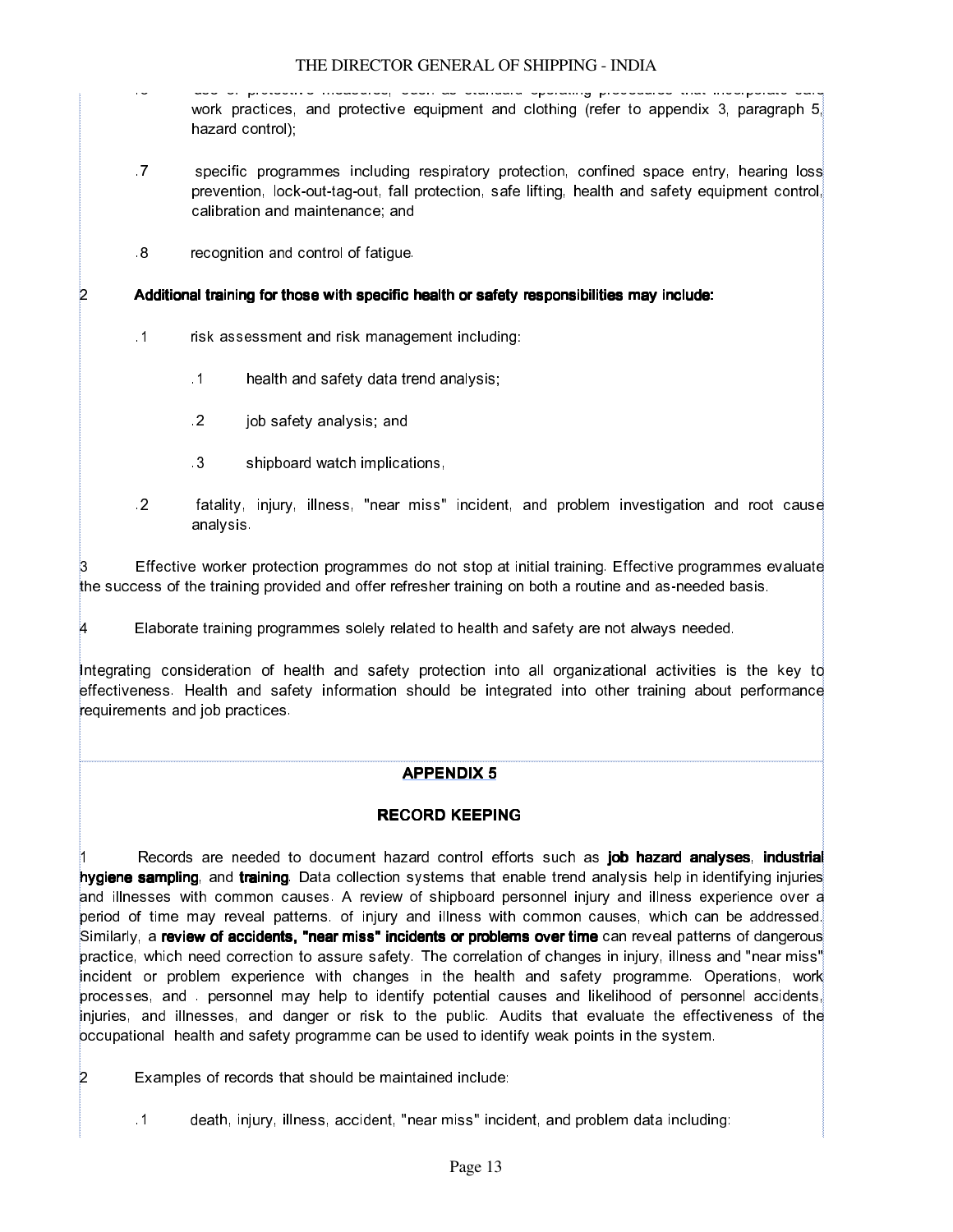- .1 **investigation reports and root cause analysis** (see also appendix 7, fatality, injury, illness and incident investigation); and
- .2 injury, illness, near miss and problem rates;
- .2 hazardous condition notifications and abatement actions;
- .3 crewmember safety suggestions;
- .4 industrial hygiene monitoring results for both personal and area samples;
- .5 job safety analyses;
- .6 safety committee reports;
- .7 safety inspection reports or log entries;
- .8 medical surveillance data (aimed at identifying exposures so that proper interventions, including improvement of hazard controls, may be initiated);
- .9 training (refer to appendix 4 for a discussion of recommended training):
	- .1 record training outline, date and attendance; and
	- .2 record completion of courses such as fire fighting and confined space entry schools; and
- .10 health and safety management programmes audits (refer to appendix 8 for an example).

The extent of record keeping necessary to document the effectiveness of the programme will vary depending on the size of the company, level and nature of exposure to hazards on the vessel, and other factors. The records should be maintained as long as necessary in light of their intended use.

Records of individual ships should also be shared with other ships and analysed as a larger base of data to gain information on frequency of problems to better identify trends.

#### APPENDIX 6

### CONTRACT OR THIRD PARTY PERSONNEL

The vessel owner/operator and/or the master/person-in-charge should provide information on applicable elements of the company's health and safety programme. Vessel hazards, safety rules, standard operating procedures, and emergency procedures with contract or third party personnel who may be exposed to vessel or cargo hazards.

The contractor or third party should inform his/her employees of the applicable elements of the vessel's health and safety programme and of any known vessel or cargo hazards to which his/her employees may be exposed. The contract or third party person-in-charge should also direct his/her employees to follow the health and safety rules of the vessel to the extent that they meet or exceed the contractor's or third party's own requirements.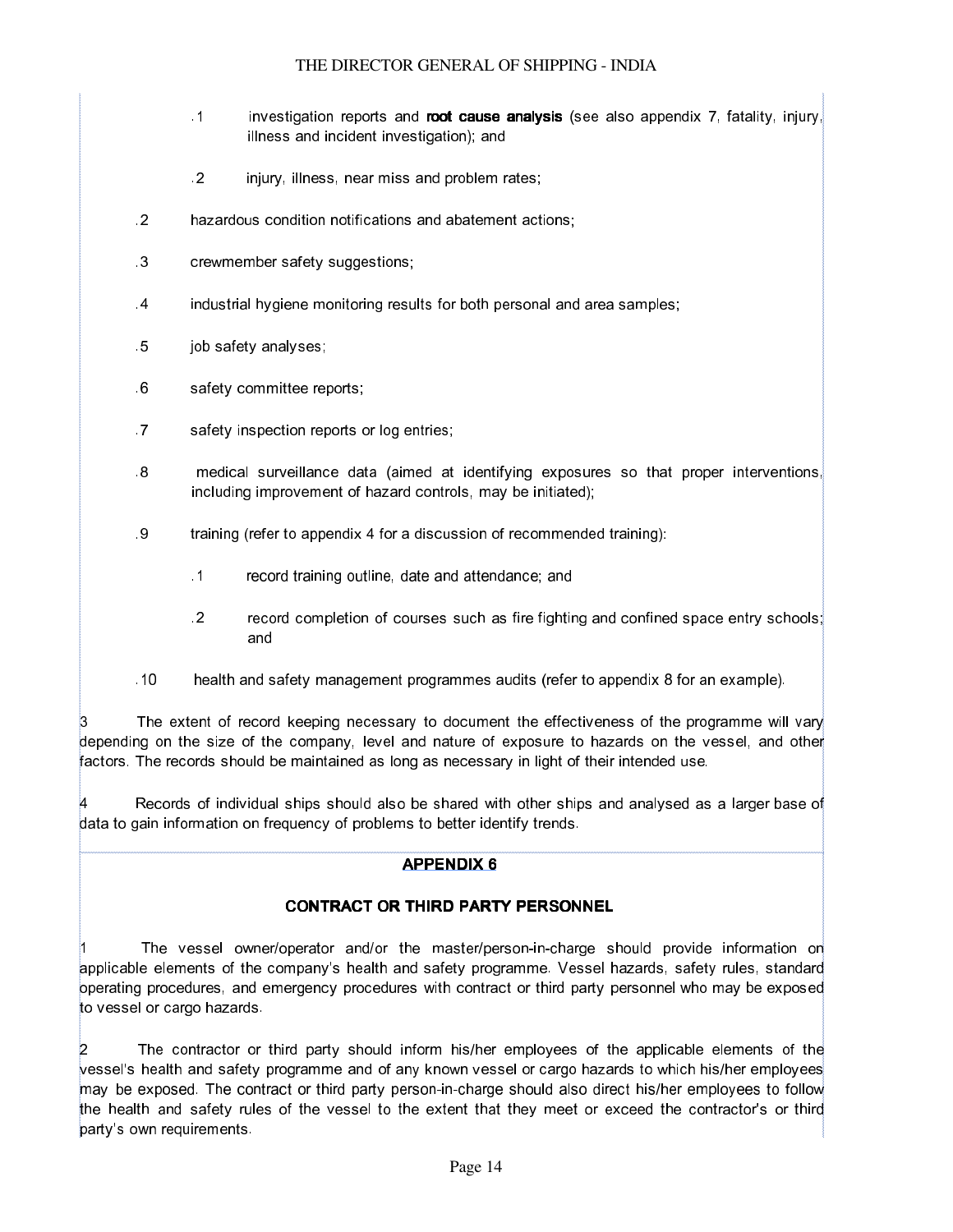3 The contract or third party person-in-charge should inform the vessel's master or person-in-charge of any health and safety hazards presented by their work and how they will address those hazards. The contract or third party person-in-change should also inform the vessel personnel of any other health and safety hazards in the course of their work on the vessel.

During the initial exchange of information regarding vessel hazards and hazards presented by the work intended, the actions of the contractor or third party toward the health and safety of the. vessel crew and their own employees should be clearly identified. Likewise, the actions of the vessel personnel toward the health and safety of the contractor or third party should be clearly identified. Emergency procedures should be clearly agreed upon in advance.

### APPENDIX 7

### FATALITY, INJURY, ILLNESS AND INCIDENT INVESTIGATION

The objective of an investigation is to prevent related incidents from recurring. An investigation should identify the circumstances of the injury, illness or incident and reveal the proximate causes, contributing factors, and root causes by gathering and analysing information and drawing conclusions. Identification and correction of causes may prevent similar incidents from recurring. Furthermore, identifying and correcting a true root cause may prevent other, apparently unrelated incidents, giving even more return on the effort expended to identify root causes. For example, if a problem with the company's training system was identified as the root cause for a confined space incident, then correcting the entire training system may prevent an injury that would have been caused by an untrained person improperly operating a piece of machinery .

2 Start the investigation as soon as possible after the incident occurs. Interview workers involved in the incident and all witnesses. Discover situations leading up to the incident including several days before. These situations may include contributing factors. (Human factors including fatigue often are found as root or contributing factors and may accumulate over a period of time.) Examine the location of the incident and identify factors associated with the incident. Interview other company personnel as needed to determine root causes. Document the investigation and recommendations.

- 3 The final report should include:
	- .1 a summary outlining the basic facts of the incident;
	- .2 a narrative detailing the circumstances of the casualty or near incident;
	- .3 analysis and cori1ment that lead to logical conclusions or findings , establishing all the factors, including root cause( s) that contributed to the incident; and
	- .4 immediate and long-term recommendations aimed at preventing similar accidents and correcting root causes.

It may be helpful to categorize investigation data. An example of a one-page form divided into information categories is provided. Additional pages might. be used to record the summary, narrative, analysis and recommendations.

| o Fatality   | o Injury. | oliness.<br>Oľ  | o Incident Investigation |        | Date: |      | Time: |  |
|--------------|-----------|-----------------|--------------------------|--------|-------|------|-------|--|
| Vessel Name: |           | Type of Vessel: | Class                    | Vessel | Temp: | Wind | Sea   |  |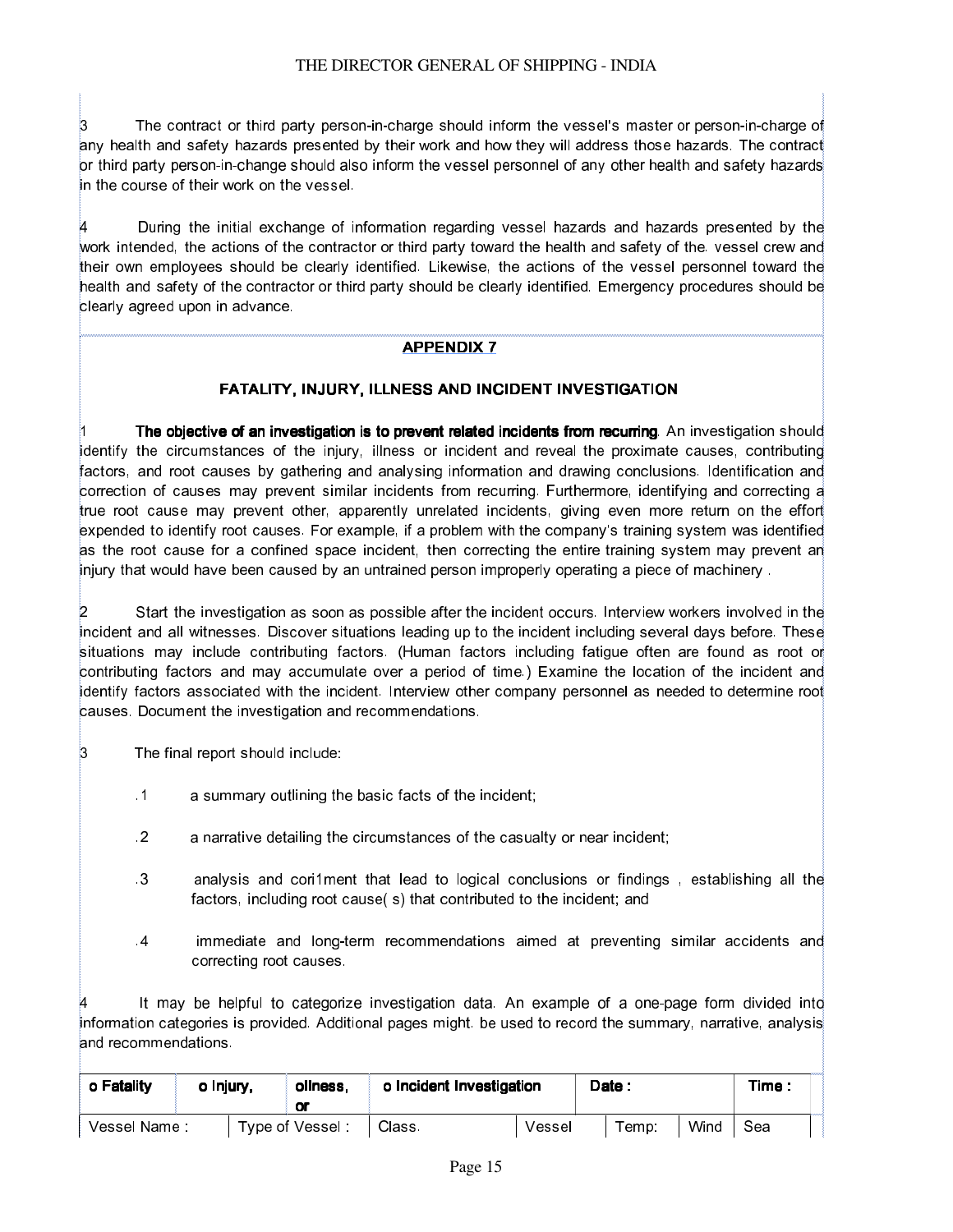|                                                                                                                                                                                                                                                                                                   |                                                                                    | Society                                                                                                                                                                                                                                                      | Location                                                                                                                                                                                                                                                                                                   | Spd.   State                                                                                                                                                                                                                                                                                                  |
|---------------------------------------------------------------------------------------------------------------------------------------------------------------------------------------------------------------------------------------------------------------------------------------------------|------------------------------------------------------------------------------------|--------------------------------------------------------------------------------------------------------------------------------------------------------------------------------------------------------------------------------------------------------------|------------------------------------------------------------------------------------------------------------------------------------------------------------------------------------------------------------------------------------------------------------------------------------------------------------|---------------------------------------------------------------------------------------------------------------------------------------------------------------------------------------------------------------------------------------------------------------------------------------------------------------|
| Vessel operation at time of incident :                                                                                                                                                                                                                                                            |                                                                                    |                                                                                                                                                                                                                                                              | Load Investigator: __________                                                                                                                                                                                                                                                                              |                                                                                                                                                                                                                                                                                                               |
|                                                                                                                                                                                                                                                                                                   |                                                                                    |                                                                                                                                                                                                                                                              | Captain / PIC:                                                                                                                                                                                                                                                                                             |                                                                                                                                                                                                                                                                                                               |
| o Discharging cargo<br>o Gas freeing tanks<br>oCleaning tanks<br>o Mooring at dock<br>oTransit harbour<br>o Resource exploration<br>o Trawling<br><b>Employee Name:</b>                                                                                                                           |                                                                                    | o Loading cargo<br>o Stripping tanks<br>o Receiving fuel<br>o Replenishment at sea<br>o Transit restricted<br>channel<br>o Resource production<br>o Underway at sea<br>Employee ID No.:                                                                      | <b>Related vessel</b><br>casualty:<br>o Allision<br>o Collision<br>o Strand / grounding<br>o Failure : hull, water<br>tight doors, ports,<br>etc.<br><b>Nature of Accident or Incident:</b>                                                                                                                | o Fire or<br>explosion<br>o Machinery<br>damage<br>o Capsize<br>o Listing<br>o Other:                                                                                                                                                                                                                         |
| <b>Employee Position on Vessel:</b>                                                                                                                                                                                                                                                               |                                                                                    | o Deck Officer                                                                                                                                                                                                                                               | o Slip / fall-stairs                                                                                                                                                                                                                                                                                       | o Slip / fall-                                                                                                                                                                                                                                                                                                |
| o Deck Crew<br>o Engineering Crew<br>o Master<br>o Tankerman<br>o OIM<br>o Passenger<br>o Longshore / harbour worker<br>Nature of fatality, injury or<br>illness:<br>o Thermal burn<br>o Electrical burn (shock)<br>o Abrasion<br>o Blister<br>oCut<br>o Fracture<br>o Infectious Dx<br>o Unknown | o Bruise<br>oDrowning<br>oHaemorrhoid<br>o Puncture<br>o Heat<br>Stroke<br>o Other | o Engineering Officer<br>o Steward<br>o Person-In-Charge<br>o Platform worker<br>o Gov. employee<br>oVisitor<br>o Allergic rxn<br>o Asphyx<br>o Chemical burn<br>o Aggravated old injury<br>o Concussion<br>o Strain<br>o Sprain<br>o Hernia<br>o Blood Clot | o Slip / fall-deck<br>o Fall, same<br>level<br>o Struck, falling<br>object<br>o Struck,<br>moving obj<br>o Struck, vessel<br>o Pinched /<br>crushed<br>o Sprain / strain<br>o Caught in lines<br>o Burned,<br>electric<br>o Hypothermia<br>o Diving accident<br>o Acute toxic<br>exposure<br>o Disappeared | gangway<br>o Slip / fall -<br>other $\frac{1}{2}$<br>o Fall, into water<br>o Struck, flying<br>object<br>o Burmped fixed<br>obj.<br>o Struck, other<br>o Cut, bruise<br>o Overexertion<br>o Burned, non-<br>electric<br>o Scalded<br>o Hyperthermia<br>o Asphyxiation<br>o Chronic toxic<br>expose<br>o Other |
|                                                                                                                                                                                                                                                                                                   |                                                                                    |                                                                                                                                                                                                                                                              |                                                                                                                                                                                                                                                                                                            |                                                                                                                                                                                                                                                                                                               |
|                                                                                                                                                                                                                                                                                                   |                                                                                    |                                                                                                                                                                                                                                                              |                                                                                                                                                                                                                                                                                                            |                                                                                                                                                                                                                                                                                                               |
|                                                                                                                                                                                                                                                                                                   |                                                                                    |                                                                                                                                                                                                                                                              | <b>Activity person</b>                                                                                                                                                                                                                                                                                     | when accident                                                                                                                                                                                                                                                                                                 |
| Part of body injured:                                                                                                                                                                                                                                                                             |                                                                                    |                                                                                                                                                                                                                                                              | undertaking                                                                                                                                                                                                                                                                                                | occurred :                                                                                                                                                                                                                                                                                                    |
| o Back<br>o Groin<br>o Knee<br>o Shoulder<br>o Multiple Inj                                                                                                                                                                                                                                       | o Chest<br>o Hand<br>o Leg<br>oStomach<br>oCardiovasc                              | o Ankle<br>o Arm<br>o Eye<br>o Finger<br>o Foot<br>o Head<br>o Hip<br>o Neck<br>o Trunk<br>o Ling<br>o Other ________                                                                                                                                        | o Deck duty<br>o Drilling<br>o Handling cargo<br>o Operating<br>machinery<br>o Steward duty<br>o Off duty -<br>exercising                                                                                                                                                                                  | o Engine duty<br>o Fishing<br>o Handling lines<br>o Repairing<br>machinery<br>o Passenger<br>o Off duty                                                                                                                                                                                                       |

Location when injured  $l$  at time  $P$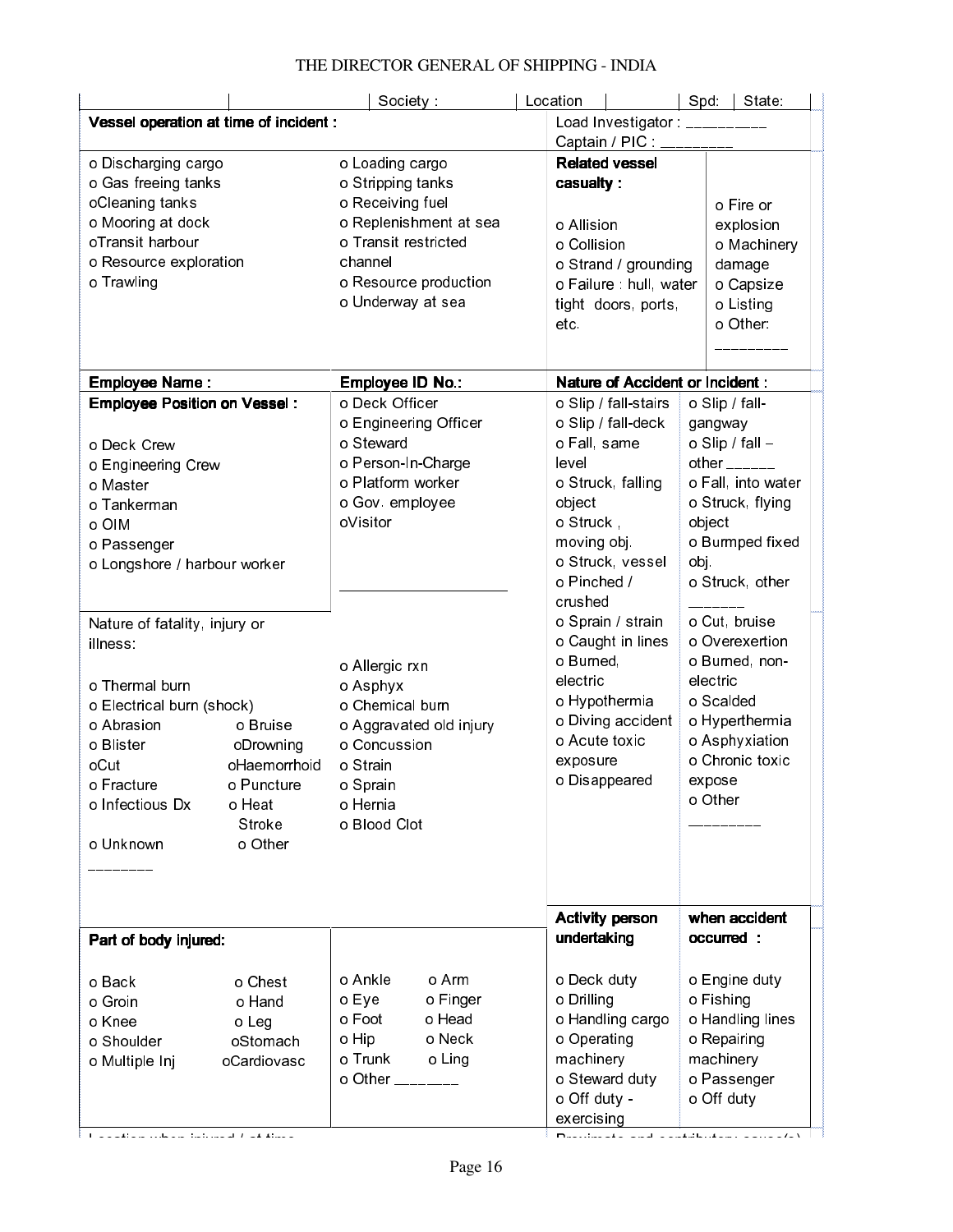#### Location when injured / at time of near miss: o Unknown o cargo hold o Deck stores o Engine stores o Gallery o Laundry rm o Mid-slip area o Offices o Passageway o Steering spc o Windlass rm o Other \_\_\_\_\_\_ Proximate and contributory cause(s) of accident or incident: o Aft area o Bridge o Pump room oCargovtank o Deck, open o Engine rm o Fire room o Forepeak o Fwd area o Fuel tank o Machinery o Mast, boom, spaces rigging o Quarters o Paint locker o Ballast tank o Shaft alley o Void o Cofferdam o Mud pit **o** Drill, Platform o Intoxication, alcohol o Adverse weather o Command problem o Excessive task / wk load o Inappropriate policy o Carelessness o Cognitive function error o Fatigue o Inaccurate info flow o Design-work station o Physical factors o Deck slippery o Failure-use PFD o Chemical rxn or release o No / Inad. PPE available o Improper maintenance o Improper supervision o Improper lighting o Improper load / storage o Inadequate / miss rail o Intoxication , narcotics o Faulty planning o Hast o Task time problem o Boredom, inattention o Judgment error o Inadequate training o Untimely info flow o Design-control interface o Design-general layout o Psychological factors o Deck cluttered o Equipment failure o No PFD available o Failure-use PPE o Inadequate / miss guard o Insufficient ventilation o Misuse of tools / equip o Improper tools / equip o Material failure o Mooring line surge Root cause(s): o Management Commitment o Employee Involvement o Hazard id, eval, control o Training o Record keeping o Contract / third party o Investigation o Systematic Evaluation **Signature** Lead Investigator \_\_\_\_\_\_\_\_\_\_\_\_ **Signature** Captain / PIC \_\_\_\_\_\_\_\_\_\_\_\_\_\_\_ Date \_\_\_\_\_\_\_\_\_\_\_\_\_\_\_ Date \_\_\_\_\_\_\_\_\_\_\_\_\_\_\_\_ Statement of ð Injured / Ill Person, ð Witness, ð Supervisor, ð Investigator (Attach extra sheets, drawings, information if needed.)

### THE DIRECTOR GENERAL OF SHIPPING - INDIA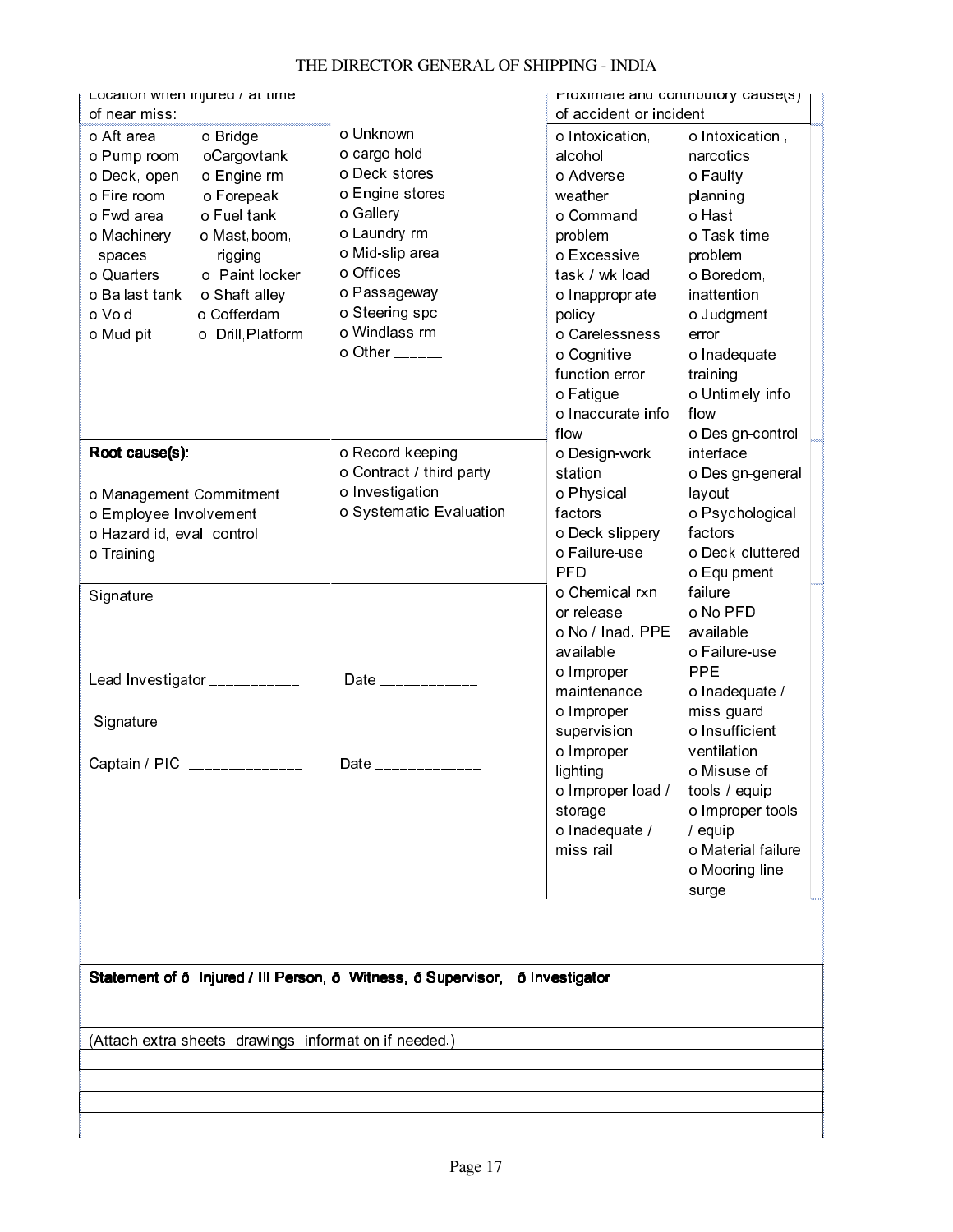| Name: (Print)<br>Signature:<br>Date<br><b>APPENDIX 8</b><br>SYSTEMATIC SHIPBOARD OCCUPATIONAL HEALTH AND SAFETY EVALUATION<br>Tools that may help with programme evaluation include:<br>n<br>trend analysis of fatality, injury, illness and "near miss" incident statistics;<br>$\cdot$ 1<br>$\cdot$ 2<br>trend analysis of records of "unsafe acts or behaviour";<br>$\cdot$ 3<br>review of vessel safety committee reports and recommendations; and<br>review of hazardous condition notifications and abatement actions.<br>$\cdot$ |  |  |  |  |
|-----------------------------------------------------------------------------------------------------------------------------------------------------------------------------------------------------------------------------------------------------------------------------------------------------------------------------------------------------------------------------------------------------------------------------------------------------------------------------------------------------------------------------------------|--|--|--|--|
|                                                                                                                                                                                                                                                                                                                                                                                                                                                                                                                                         |  |  |  |  |
|                                                                                                                                                                                                                                                                                                                                                                                                                                                                                                                                         |  |  |  |  |
|                                                                                                                                                                                                                                                                                                                                                                                                                                                                                                                                         |  |  |  |  |
|                                                                                                                                                                                                                                                                                                                                                                                                                                                                                                                                         |  |  |  |  |
|                                                                                                                                                                                                                                                                                                                                                                                                                                                                                                                                         |  |  |  |  |
|                                                                                                                                                                                                                                                                                                                                                                                                                                                                                                                                         |  |  |  |  |
|                                                                                                                                                                                                                                                                                                                                                                                                                                                                                                                                         |  |  |  |  |
|                                                                                                                                                                                                                                                                                                                                                                                                                                                                                                                                         |  |  |  |  |
|                                                                                                                                                                                                                                                                                                                                                                                                                                                                                                                                         |  |  |  |  |
|                                                                                                                                                                                                                                                                                                                                                                                                                                                                                                                                         |  |  |  |  |
|                                                                                                                                                                                                                                                                                                                                                                                                                                                                                                                                         |  |  |  |  |
|                                                                                                                                                                                                                                                                                                                                                                                                                                                                                                                                         |  |  |  |  |
|                                                                                                                                                                                                                                                                                                                                                                                                                                                                                                                                         |  |  |  |  |
|                                                                                                                                                                                                                                                                                                                                                                                                                                                                                                                                         |  |  |  |  |
|                                                                                                                                                                                                                                                                                                                                                                                                                                                                                                                                         |  |  |  |  |
|                                                                                                                                                                                                                                                                                                                                                                                                                                                                                                                                         |  |  |  |  |
|                                                                                                                                                                                                                                                                                                                                                                                                                                                                                                                                         |  |  |  |  |
|                                                                                                                                                                                                                                                                                                                                                                                                                                                                                                                                         |  |  |  |  |
|                                                                                                                                                                                                                                                                                                                                                                                                                                                                                                                                         |  |  |  |  |
|                                                                                                                                                                                                                                                                                                                                                                                                                                                                                                                                         |  |  |  |  |
|                                                                                                                                                                                                                                                                                                                                                                                                                                                                                                                                         |  |  |  |  |
|                                                                                                                                                                                                                                                                                                                                                                                                                                                                                                                                         |  |  |  |  |
|                                                                                                                                                                                                                                                                                                                                                                                                                                                                                                                                         |  |  |  |  |
|                                                                                                                                                                                                                                                                                                                                                                                                                                                                                                                                         |  |  |  |  |
|                                                                                                                                                                                                                                                                                                                                                                                                                                                                                                                                         |  |  |  |  |
|                                                                                                                                                                                                                                                                                                                                                                                                                                                                                                                                         |  |  |  |  |
|                                                                                                                                                                                                                                                                                                                                                                                                                                                                                                                                         |  |  |  |  |
|                                                                                                                                                                                                                                                                                                                                                                                                                                                                                                                                         |  |  |  |  |
|                                                                                                                                                                                                                                                                                                                                                                                                                                                                                                                                         |  |  |  |  |
|                                                                                                                                                                                                                                                                                                                                                                                                                                                                                                                                         |  |  |  |  |
|                                                                                                                                                                                                                                                                                                                                                                                                                                                                                                                                         |  |  |  |  |
|                                                                                                                                                                                                                                                                                                                                                                                                                                                                                                                                         |  |  |  |  |
|                                                                                                                                                                                                                                                                                                                                                                                                                                                                                                                                         |  |  |  |  |
|                                                                                                                                                                                                                                                                                                                                                                                                                                                                                                                                         |  |  |  |  |
|                                                                                                                                                                                                                                                                                                                                                                                                                                                                                                                                         |  |  |  |  |
|                                                                                                                                                                                                                                                                                                                                                                                                                                                                                                                                         |  |  |  |  |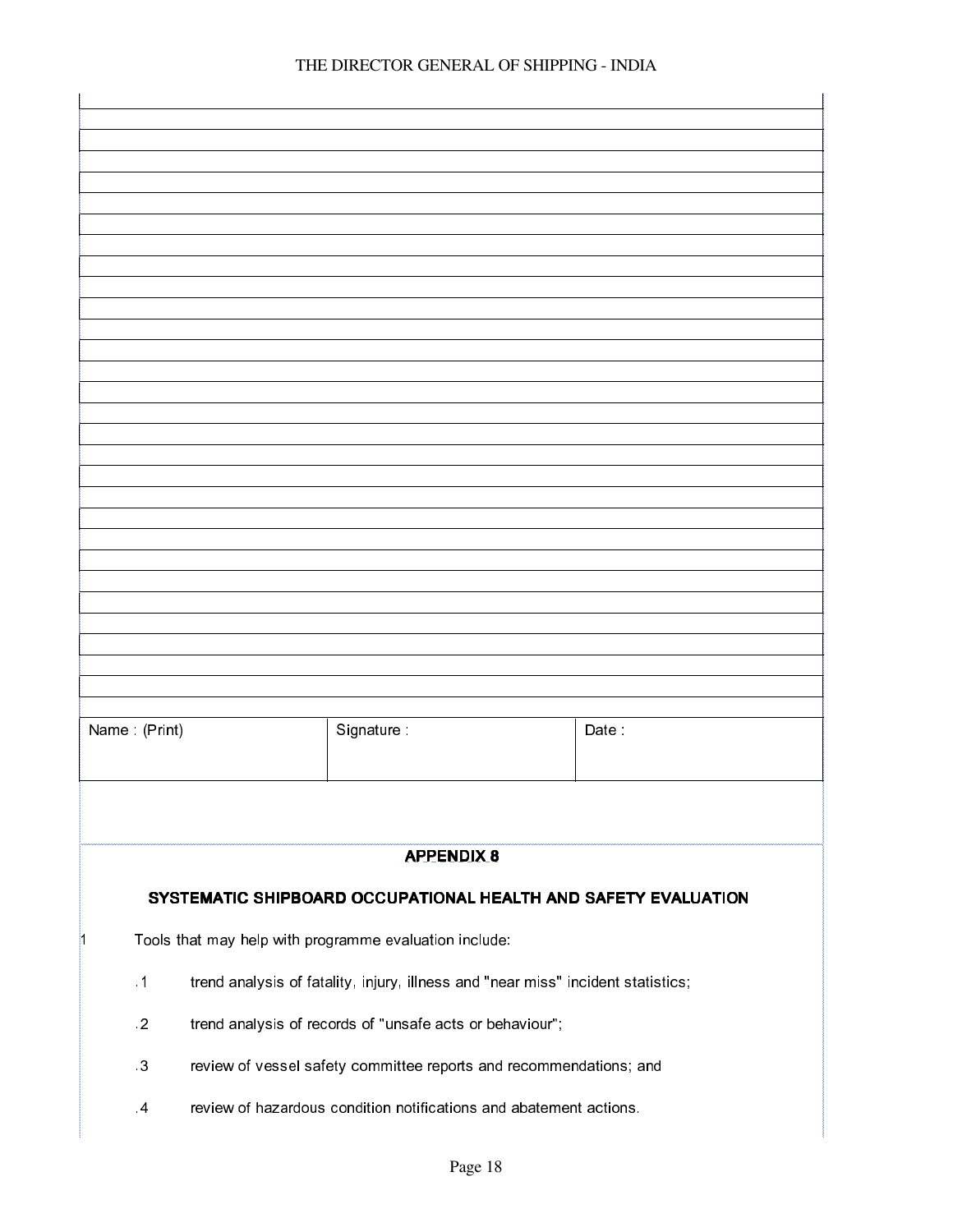2  **Performance measures that may assist in programme evaluation include:** 

- .1 lost time incident rate;
- .2 fatality rate;
- .3 acute toxic exposure incidents per 1,000 employee work hours;
- .4 number of non-conformities with standard operating procedures per 100 employee work hours;
- .5 percentage of training required by SOHSP completed on schedule;
- .6 percentage of annual respiratory fit testing completed on schedule; and
- .7 percentage of annual medical monitoring exams completed on schedule.

The following audit tool may be used to evaluate a SOHSP. The elements scored in the audit tool are the first seven elements of a SOHSP. Some elements are further divided into factors that are individually scored. The auditor should objectively score the vessel's SOHSP on each of the individual factors and elements after obtaining the necessary information to do so.

- .1 calculate the overall score, after scoring each element, as follows:
	- .1 the score for the Management Commitment and Leadership Element is the lower of the two scores of the General and Implementation Factors;
	- .2 the score for the Employee Participation Element is the lower of the two scores for the General and Hazard Reporting Factors;
	- .3 the score for the Hazard Anticipation, Identification, Evaluation and Control Element is the average of all six Factors; and
	- .4 the scores for single-Factor Elements are the scores for the Factor;
- .2  $\cdot$  the overall score is the average score of the seven Element scores and may be assigned a "verbal" description based upon the score.

| <b>SCOPE</b> | Level of Shipboard Occupational health and Safety Programme |
|--------------|-------------------------------------------------------------|
| 5            | <b>Outstanding Programme</b>                                |
|              | Superior Program                                            |
|              | Basic Programme                                             |
| 2            | Developmental Programme                                     |
|              | No programme or ineffective programme                       |

anna.<br>C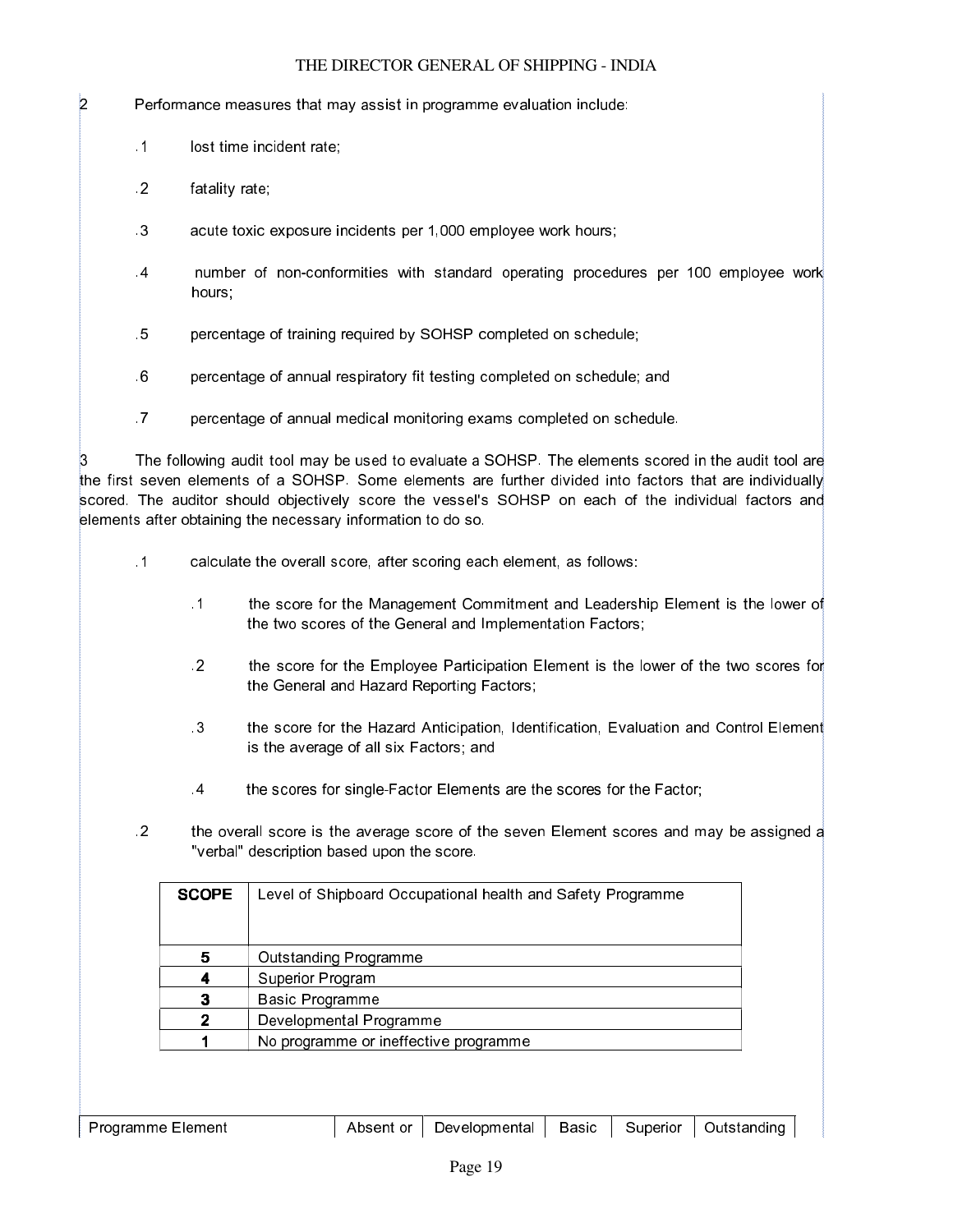|                                             | ineffective<br>(1) | (2)                                  | (3) | (4) | (5) |
|---------------------------------------------|--------------------|--------------------------------------|-----|-----|-----|
| <b>Management Commitment</b>                |                    |                                      |     |     |     |
| and Leadership                              |                    |                                      |     |     |     |
| General                                     |                    |                                      |     |     |     |
| Implementation                              |                    |                                      |     |     |     |
| <b>Overall Score for element</b>            |                    | <b>Lowest of 2 Sections</b>          |     |     |     |
| <b>Employee Participation</b>               |                    |                                      |     |     |     |
| General                                     |                    |                                      |     |     |     |
| <b>Hazard Reporting</b>                     |                    |                                      |     |     |     |
| Overall Score for element                   |                    | <b>Lowest of 2 Sections</b>          |     |     |     |
| <b>Hazard Anticipation, Identification,</b> |                    |                                      |     |     |     |
| <b>Evaluation, &amp; Control</b>            |                    |                                      |     |     |     |
| Anticipation, Identification,<br>&          |                    |                                      |     |     |     |
| Evaluation                                  |                    |                                      |     |     |     |
| Control - General                           |                    |                                      |     |     |     |
| Control - Maintenance                       |                    |                                      |     |     |     |
| Control - Medical Programme                 |                    |                                      |     |     |     |
| Control –<br>Emergency<br>Prep-             |                    |                                      |     |     |     |
| Planning & Drills                           |                    |                                      |     |     |     |
| Control - Emergency Prep-First              |                    |                                      |     |     |     |
| Aid                                         |                    |                                      |     |     |     |
| Overall Score for element                   |                    | <b>Average of 6 sections</b>         |     |     |     |
| <b>Health and Safety Training</b>           |                    |                                      |     |     |     |
| General                                     |                    |                                      |     |     |     |
| Overall Score for element                   |                    |                                      |     |     |     |
| <b>Record Keeping</b>                       |                    |                                      |     |     |     |
| Data Collection and Analysis                |                    |                                      |     |     |     |
| <b>Overall Score for element</b>            |                    | Score of 1 section                   |     |     |     |
| Contract and Third Party Personnel          |                    |                                      |     |     |     |
| General                                     |                    |                                      |     |     |     |
| Overall Score for element                   |                    | Score of 1 section                   |     |     |     |
| Fatality, Injury, Illness & Accident        |                    |                                      |     |     |     |
| <b>Investigation</b>                        |                    |                                      |     |     |     |
| General                                     |                    |                                      |     |     |     |
| Overall Score for element                   |                    | Score of 1 section                   |     |     |     |
|                                             |                    |                                      |     |     |     |
| <b>Overall Programme Score</b>              |                    | <b>Average of 7 Elements Rounded</b> |     |     |     |

Attached tables provide the verbal descriptions for the numeric indicators above

# MANAGEMENT COMMITMENT AND LEADERSHIP

### **General**

Management commitment and leadership is a precondition for an effective SOHSP.

| Management demonstrates no policy, goals, objectives, or interest in health and safety |
|----------------------------------------------------------------------------------------|
| issues on this vessel.                                                                 |
| Management sets and communicates health and safety policy and goals, but remains       |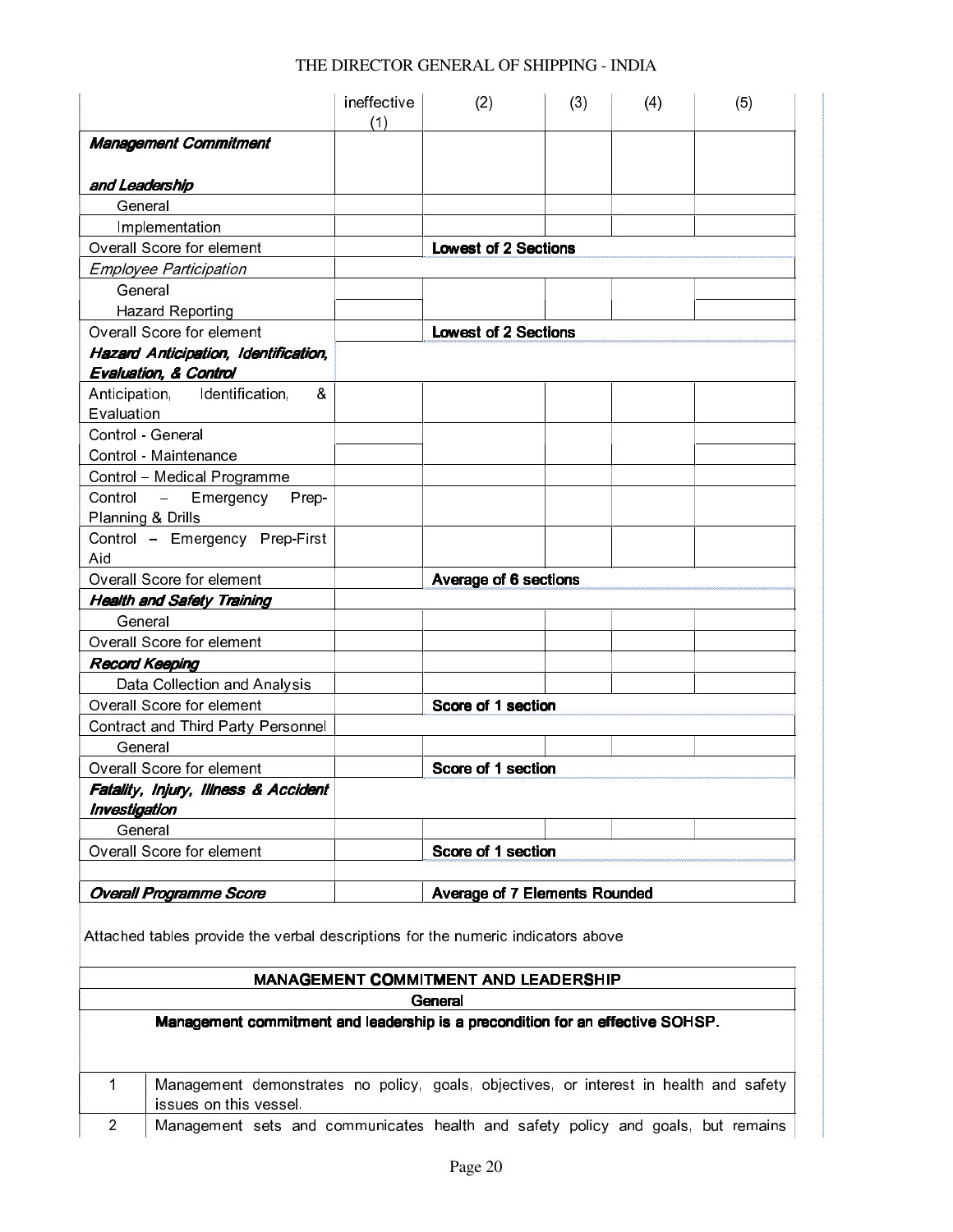ananan

naman<br>1

|                | detached from all other health and safety efforts.                                                                                                                                                                                                                                                                                                                                                                                                                 |
|----------------|--------------------------------------------------------------------------------------------------------------------------------------------------------------------------------------------------------------------------------------------------------------------------------------------------------------------------------------------------------------------------------------------------------------------------------------------------------------------|
| 3              | Management follows all health and safety rules, and gives visible support to the health and<br>safety efforts of others.                                                                                                                                                                                                                                                                                                                                           |
| $\overline{4}$ | Management participates in significant aspects of the ship's health and safety programme.                                                                                                                                                                                                                                                                                                                                                                          |
|                | Such as ship inspections, incident reviews, and programme reviews. Incentive programmes<br>that discourage reporting of accidents, symptoms, injuries, or hazards are absent. Other<br>incentive programmes may be present.                                                                                                                                                                                                                                        |
| 5              | Ship occupational health and safety issues are regularly included on agendas of management<br>operations meetings. Management clearly demonstrates - by involvement, support, and<br>example the primary importance of health and safety. Performance is consistent and<br>sustained or has improved over time.                                                                                                                                                    |
|                |                                                                                                                                                                                                                                                                                                                                                                                                                                                                    |
|                | <b>MANAGEMENT COMMITMENT AND LEADERSHIP</b>                                                                                                                                                                                                                                                                                                                                                                                                                        |
|                | Implementation<br>Implementation means tools, provided by management that include:                                                                                                                                                                                                                                                                                                                                                                                 |
|                |                                                                                                                                                                                                                                                                                                                                                                                                                                                                    |
|                | resources.                                                                                                                                                                                                                                                                                                                                                                                                                                                         |
|                | budget                                                                                                                                                                                                                                                                                                                                                                                                                                                             |
|                | information                                                                                                                                                                                                                                                                                                                                                                                                                                                        |
|                | expertise/training                                                                                                                                                                                                                                                                                                                                                                                                                                                 |
|                | personnel                                                                                                                                                                                                                                                                                                                                                                                                                                                          |
|                | defined and assigned responsibilities                                                                                                                                                                                                                                                                                                                                                                                                                              |
|                | commensurate authority to carry out responsibilities                                                                                                                                                                                                                                                                                                                                                                                                               |
|                | accountability                                                                                                                                                                                                                                                                                                                                                                                                                                                     |
| $\mathbf 1$    | Tools to implement a health and safety are inadequate or missing.                                                                                                                                                                                                                                                                                                                                                                                                  |
| $\overline{2}$ | Some tools to implement a occupational health and safety programme are adequate and<br>effectively used; others are ineffective or inadequate. Management assigns responsibility for<br>implementing a ship health and safety programme to identified person(s). Management's<br>designated representative has authority to direct abatement of hazards that can be corrected<br>without major capital expenditure.                                                |
| 3              | Tools to implement a health and safety programme are adequate, but are not all effectively<br>used. Management representative has some expertise in hazard recognition and applicable<br>standards. Management keeps or has access to applicable standards on the unit, and seeks<br>appropriate guidance for interpretation of the standards. Management representative has<br>authority to order/purchase health and safety equipment.                           |
| $\overline{4}$ | All tools to implement a health and safety programme are more than adequate and effectively<br>used. Written safety procedures, policies, and interpretations are updated based on reviews<br>of the health and safety programme. Health and safety expenditures, including training costs<br>and personnel, are identified in the vessel budget. Hazard abatement is an element in<br>management (officers/persons in charge/supervisors) performance evaluation. |
| 5              | All tools necessary to implement a good health and safety programme are more than<br>adequate and effectively used. Management health and safety representative has expertise<br>appropriate to vessel size and operation, and has access to professional advice when<br>needed. Health and safety budgets and funding procedures are reviewed periodically for                                                                                                    |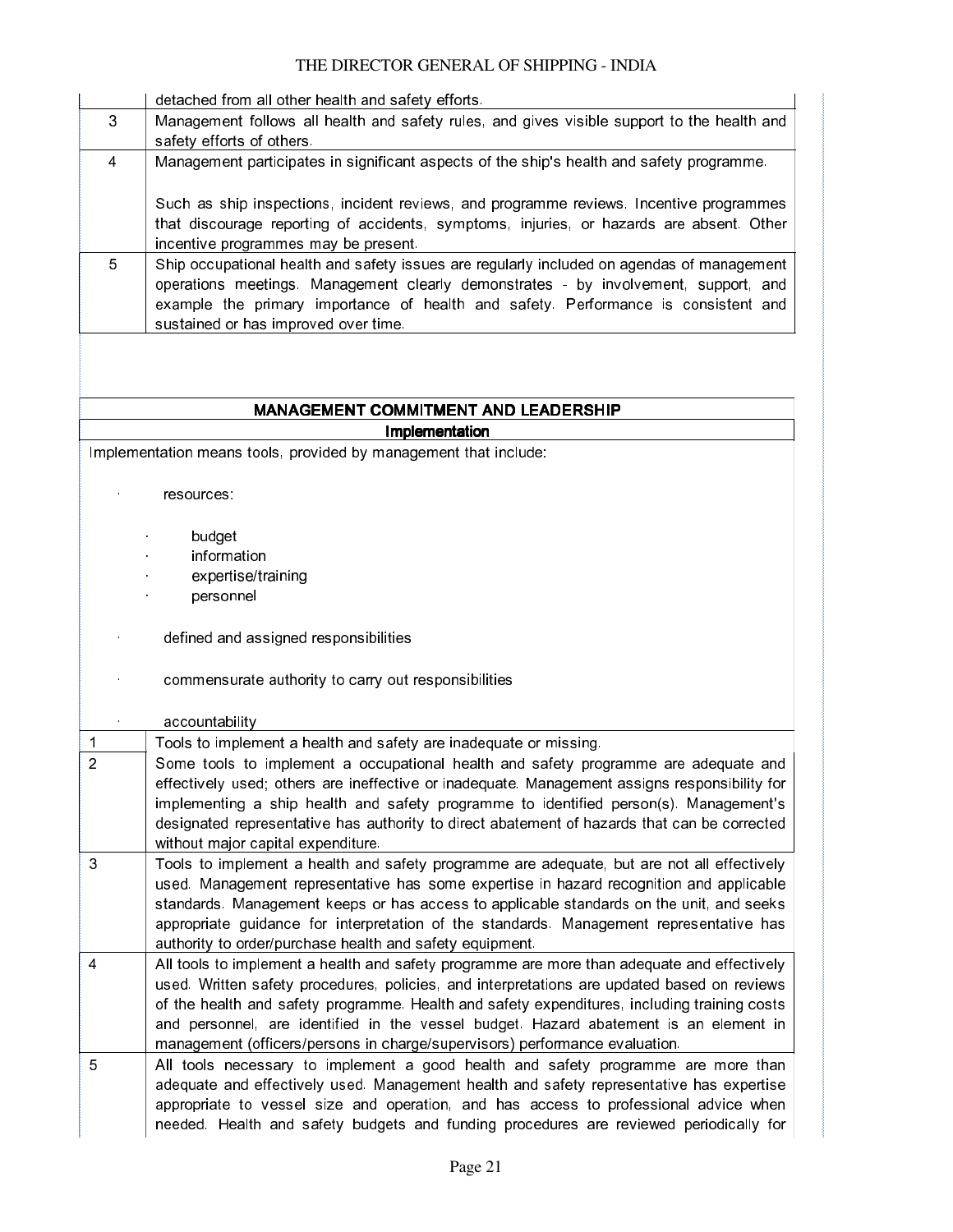adequacy.

|                | <b>EMPLOYEE PARTICIPATION</b>                                                                                                                                                                                                                                                                                                                                                                                                                                                                                                                            |  |  |
|----------------|----------------------------------------------------------------------------------------------------------------------------------------------------------------------------------------------------------------------------------------------------------------------------------------------------------------------------------------------------------------------------------------------------------------------------------------------------------------------------------------------------------------------------------------------------------|--|--|
|                | General                                                                                                                                                                                                                                                                                                                                                                                                                                                                                                                                                  |  |  |
|                | <b>Employee participation</b> provides the means through which those who actually do the work identify<br>hazards, recommend and monitor abatement, and otherwise participate in their own protection.                                                                                                                                                                                                                                                                                                                                                   |  |  |
| 1              | Worker participation in workplace health and safety concerns is not encouraged. Incentive<br>programmes are present which have the effect of discouraging reporting of incidents, injuries,<br>potential hazards or symptoms. Employees/employee representatives are not involved in the<br>shipboard health and safety programme.                                                                                                                                                                                                                       |  |  |
| $\overline{2}$ | Workers and their representatives can participate freely in health and safety activities on the<br>unit without fear of reprisal. Procedures are in place for communication between employer and<br>workers on health and safety matters. Workers are able to refuse or stop work that they<br>reasonably believe involves imminent danger. Workers are paid while performing safety<br>activities                                                                                                                                                       |  |  |
| 3              | Workers and their representatives are involved in the health and safety programme. Involved in<br>inspection of work areas, and are permitted to observe monitoring and receive results. Workers<br>and representatives have access to information regarding the shipboard health and safety<br>programme including health and safety data trend analysis, job task analysis, and industrial<br>hygiene sampling data. A documented procedure is in place for raising complaints of hazards<br>or discrimination and receiving timely employer response. |  |  |
| $\overline{4}$ | Workers and their representatives participate in workplace analysis, inspections and<br>investigations, and development of control strategies throughout the vessel, and have<br>necessary training and education to participate in such activities. Workers and their<br>representatives have access to all pertinent health and safety information, including safety<br>reports and audits. Workers are informed of their right to refuse job assignments that pose<br>serious hazards to them pending management response.                            |  |  |
| 5              | Workers and their representatives participate fully in development of the health and safety<br>programme and conduct of training and education. Workers participate in audits, programme<br>reviews conducted by management or third parties, and collection of samples for monitoring<br>purposes, and have necessary training and education to participate in such activities. Employer<br>encourages and authorizes employees to stop activities that present potentially serious health<br>and safety hazards.                                       |  |  |
|                |                                                                                                                                                                                                                                                                                                                                                                                                                                                                                                                                                          |  |  |
|                | <b>EMPLOYEE PARTICIPATION</b>                                                                                                                                                                                                                                                                                                                                                                                                                                                                                                                            |  |  |
|                | <b>Hazard Reporting:</b><br>A reliable hazard reporting system enables employees, without fear of reprisal, to notify management of                                                                                                                                                                                                                                                                                                                                                                                                                      |  |  |
|                | conditions that a ear hazardous and to receive timely and appropriate responses.                                                                                                                                                                                                                                                                                                                                                                                                                                                                         |  |  |
| 1              | No formal hazard reporting system exists, or employees are reluctant to re ort hazards.                                                                                                                                                                                                                                                                                                                                                                                                                                                                  |  |  |
| $\overline{2}$ | Employees are instructed to report hazards to management. Supervisors are instructed and are<br>aware of a procedure for evaluating and responding to such reports. Employees use the system<br>with no risk of reprisals.                                                                                                                                                                                                                                                                                                                               |  |  |
| 3              | A formal system for hazard reporting exists. Employee reports of hazards are documented,<br>corrective action is scheduled, and records maintained.                                                                                                                                                                                                                                                                                                                                                                                                      |  |  |
| 4              | identification<br>periodically<br>Employees<br>instructed<br>hazard<br>and<br>are<br>in<br>reporting<br>procedures. Management conducts surveys of employee observations of hazards to ensure that<br>the system is working. Results are documented.                                                                                                                                                                                                                                                                                                     |  |  |
| $\mathbf{r}$   | the constitution<br>المستنقط القاربات                                                                                                                                                                                                                                                                                                                                                                                                                                                                                                                    |  |  |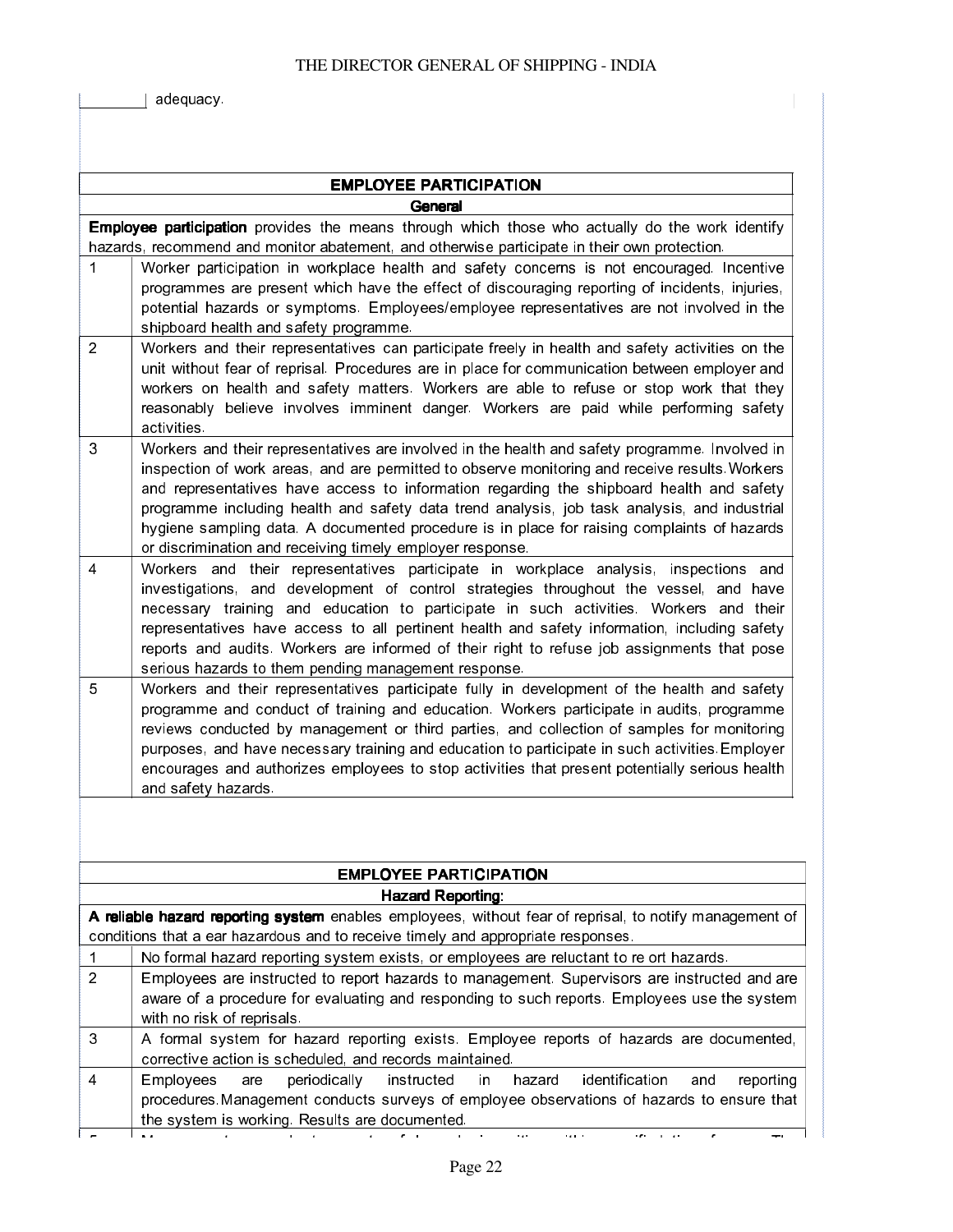i<br>Saman

5 I Management responds to reports or nazards in writing within specified time frames. The workforce readily identifies and self-corrects hazards; they are supported by management to do so.

### HAZARD ANTICIPATION, IDENTIFICATION, EVALUATION AND CONTROL Anticipation, Identification and. Evaluation

Anticipation and identification and evaluation of hazards involves systematic review of vessel and equipment design, review of the vessel. and equipment fitness for current conditions and operations, a procurement system that requires consideration of health and safety aspects of items ordered, vessel inspections, exposure assessments, job safety analyses, mechanisms for employees to report hazardous conditions and review of health and safety data and records to identify trends.

- 1 No system or requirement exists for hazard review of planned/changed/new equipment or operations. There are no requirements to consider health and safety aspect of items purchased for 'the vessel. There is no evidence of comprehensive inspections for safety or health hazards, exposure assessments, routine job safety analysis or health and safety data trend analysis. 2 The person-in-charge of operation and/or equipment changes considers health and safety implications of the changes, but has not had appropriate training to be able to identify all health and safety consequences of the changes. The person responsible for procurement considers health and safety issues, but has not been trained on hazards that may be encountered. Inspections for health and safety hazards are conducted by vessel and corporate personnel, but only in response to accidents or complaints. The employer has identified principle health and safety standards appropriate for the vessel. Supervisors dedicate time to observing work practices and other health and safety conditions in work areas where they have responsibility. 3 Competent person(s) determine health and safety consequences of proposed changes in high hazard operations or equipment before the changes occur, and appropriate precautions are
- implemented. Competent person( s) determine health and safety hazards of all items procured, and appropriate precautions are taken when the item is used. Vessel and corporate personnel with specific training in health and safety hazards conduct vessel inspections. Items in need of correction are documented. Inspections include compliance with relevant regulations, industry standards and practices. Time periods for corrections are' set. Current hazard analyses are written (where appropriate) for all high-hazard jobs and processes; analyses are communicated to and understood by affected employees. Hazard analyses are conducted for jobs/tasks/workstations where injury or illnesses have been recorded.

4 Competent person(s) in consultation with a qualified professional determines health and safety consequences of all proposed changes in operations or equipment before the changes occur, and appropriate precautions are implemented. Competent person( s) determine health and safety hazards of all items requested for procurement, identify appropriate substitutions for hazardous items, or ensure appropriate precautions are taken if a substitute cannot be identified. A qualified professional conducted a vessel inspection within the last five years, and competent person(s), trained in items identified by the qualified professional, conduct periodic inspections and appropriate corrective actions are taken promptly. The inspections are planned, with key observations or check points derided and results documented. Corrections are documented through follow-up inspections. Results are available to workers. Current hazard analyses are documented for all work areas and are communicated and available to all employees.

5 Qualified professionals in consultation with certified health and safety professional(s) analyze health and safety consequences of all proposed changes in operations or. equipment, identify substitutions if possible or ensure appropriate precautions are implemented as the change occurs. Competent person(s) in consultation with qualified professional(s) or certified health and safety professional (s), as needed, identify health and safety had safety hazards of all items of all items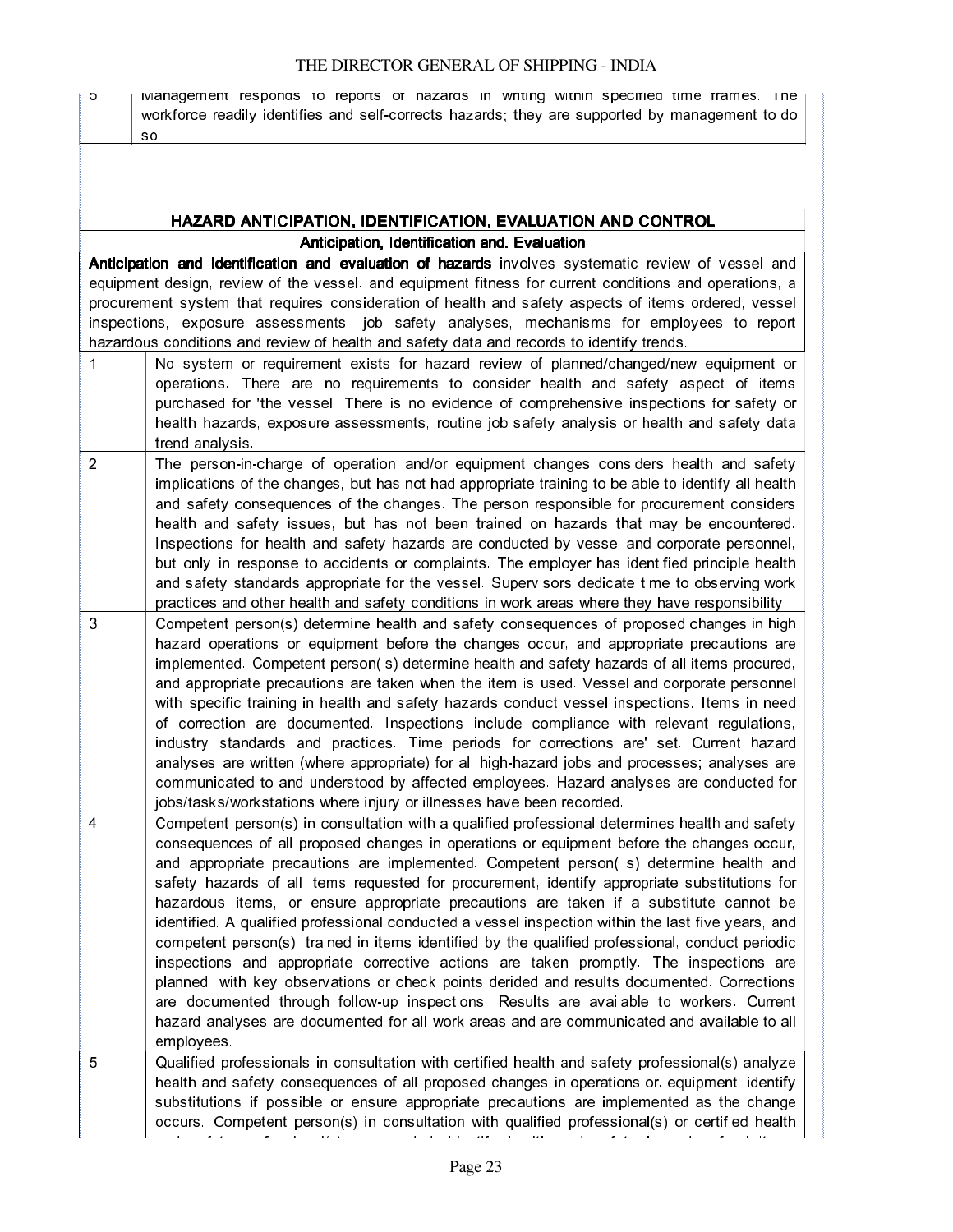and safety professional(s), as needed, identify health and safety hazards of all items requested for procurement and obtain substitutes for hazardous items. ,Regular inspections are planned and overseen by certified safety or health professionals. Statistically valid random audits of compliance with all elements of the shipboard health and safety programme are conducted.Observations are analyzed to evaluate progress. Documented workplace hazard evaluations are conducted by certified health and safety professional(s). Corrective action is documented and hazard inventories are updated.

### HAZARD ANTICIPATION, IDENTIFICATION, EVALUA TION AND CONTROL Control - General

in anno 19

Workforce exposure to all current and potential hazards should be prevented or controlled by using engineering controls whenever feasible and appropriate, work practices and administrative controls, and personal protective equipment.

| $\blacktriangleleft$ | Hazard control is seriously lacking or absent from the vessel.                                                                                                                                                                                                                                                                                                                                                                                                                                                                                                                                                                                                               |
|----------------------|------------------------------------------------------------------------------------------------------------------------------------------------------------------------------------------------------------------------------------------------------------------------------------------------------------------------------------------------------------------------------------------------------------------------------------------------------------------------------------------------------------------------------------------------------------------------------------------------------------------------------------------------------------------------------|
| $\overline{2}$       | Hazard controls are generally in place, but effectiveness and completeness vary. Serious<br>hazards may still exist. Employer has achieved general compliance with applicable standards<br>regarding hazards with a significant probability of causing serious physical harm. Hazards.<br>that have caused past injuries on the vessel have been corrected.                                                                                                                                                                                                                                                                                                                  |
| $\mathbf{3}$         | Appropriate controls (engineering, work practice, and administrative controls, and PPE) are in<br>place for significant hazards. Some serious hazards may exist. Employer is generally in<br>compliance with voluntary standards, industry practices, and manufacturers' and suppliers'<br>safety recommendations. Documented reviews determining the need for machine guarding,<br>energy lockout, ergonomics programme. Materials handling procedures, blood borne pathogen<br>programme. Confined space entry programme. Hazard communication, and other generally<br>applicable programmes have been conducted. The overall programme tolerates occasional<br>deviations |
| $\overline{4}$       | Hazard controls are fully in place,' and are known and supported by the workforce. Few<br>serious hazards exist. The employer requires strict and complete compliance with all<br>applicable regulations, consensus standards and industry practices and recommendations. All<br>deviations are identified and causes determined.                                                                                                                                                                                                                                                                                                                                            |
| 5                    | Hazard controls are fully in place and continually improved upon based on workplace<br>experience and general knowledge. Documented reviews of needs are conducted by certified<br>health and safety professionals.                                                                                                                                                                                                                                                                                                                                                                                                                                                          |
|                      |                                                                                                                                                                                                                                                                                                                                                                                                                                                                                                                                                                                                                                                                              |
|                      | HAZARD ANTICIPATION, IDENTIFICA TION, EV ALVA TION AND CONTROL                                                                                                                                                                                                                                                                                                                                                                                                                                                                                                                                                                                                               |
|                      | <b>Control - Maintenance</b>                                                                                                                                                                                                                                                                                                                                                                                                                                                                                                                                                                                                                                                 |
|                      | An effective shipboard occupational health and safety programme will provide for vessel and equipment<br>maintenance, so that hazardous breakdowns are prevented.                                                                                                                                                                                                                                                                                                                                                                                                                                                                                                            |
| 1                    | No preventive maintenance programme is in place; breakdown maintenance is the rule.                                                                                                                                                                                                                                                                                                                                                                                                                                                                                                                                                                                          |
| $\overline{2}$       | There is a preventive maintenance schedule, but it does not cover everything and may be<br>allowed to slide or performance is not documented. Safety devices on machinery and<br>equipment are generally checked before each shift.                                                                                                                                                                                                                                                                                                                                                                                                                                          |
| 3                    | A preventive maintenance schedule is implemented for areas where it is most needed; it is<br>followed under normal circumstances. Manufacturers' and industry recommendations and<br>consensus standards for maintenance frequency are followed. Breakdown repairs for safety<br>related items are expedited. Safety device checks are documented. Ventilation system<br>function is observed periodically.                                                                                                                                                                                                                                                                  |

 $4$  The employer has effectively implemented a preventive maintenance schedule that applies to  $\mathsf{L}$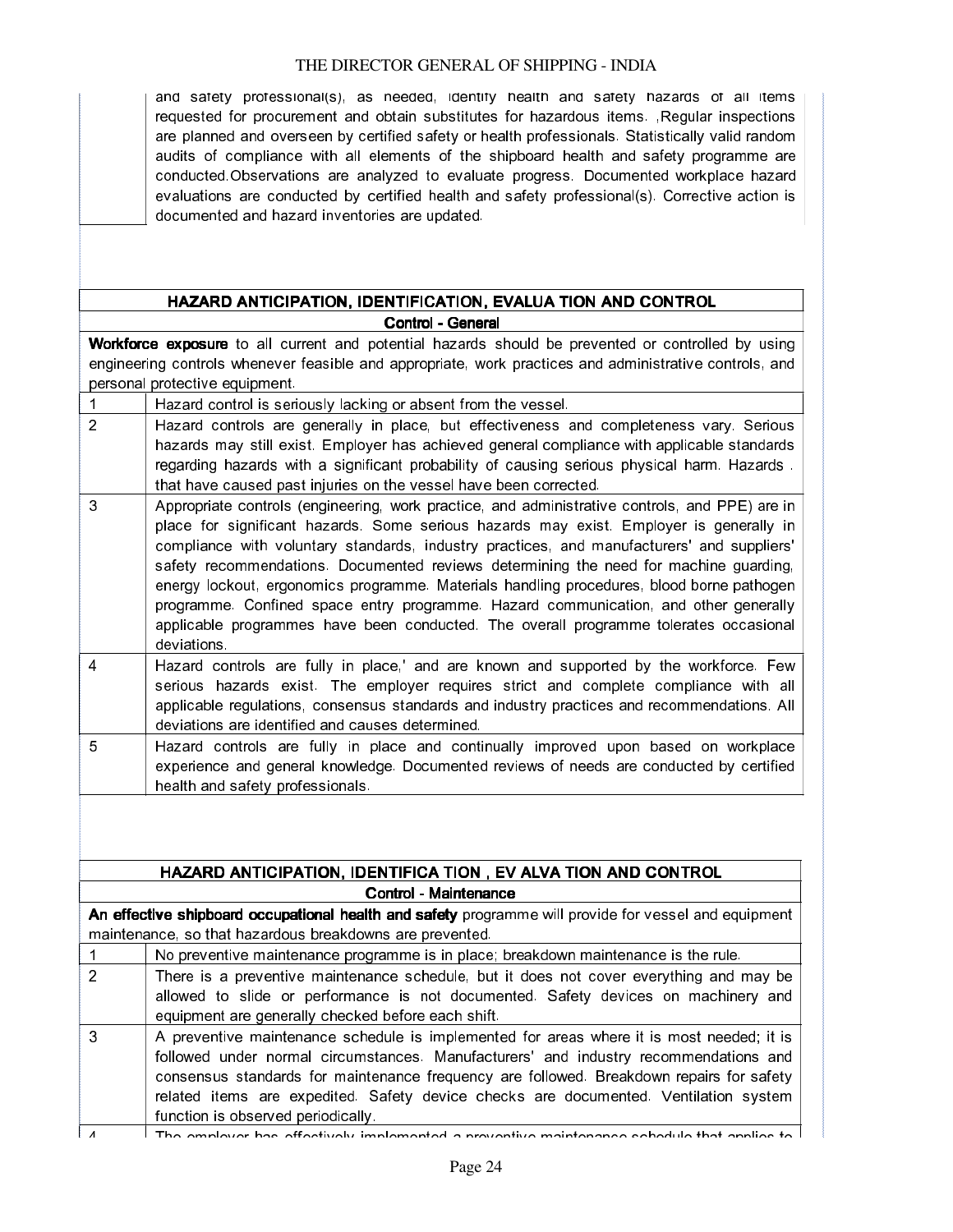$\frac{8}{3}$ 

Ĭ

| 5              | There is a comprehensive safety and preventive maintenance programme that maximizes<br>equipment reliability.                                                                                                                                                                                                                            |
|----------------|------------------------------------------------------------------------------------------------------------------------------------------------------------------------------------------------------------------------------------------------------------------------------------------------------------------------------------------|
|                |                                                                                                                                                                                                                                                                                                                                          |
|                |                                                                                                                                                                                                                                                                                                                                          |
|                | HAZARD ANTICIPATION, IDENTIFICATION, EVALUATION AND CONTROL                                                                                                                                                                                                                                                                              |
|                | Control - Medical Programme                                                                                                                                                                                                                                                                                                              |
|                | An effective shipboard occupational health and safety programme will include a suitable medical<br>programme where it is appropriate for the nature of the hazards.                                                                                                                                                                      |
| 1              | Management is unaware of, or unresponsive to occupational medical surveillance needs.                                                                                                                                                                                                                                                    |
|                | Required medical surveillance, monitoring and reporting are absent or inadequate.                                                                                                                                                                                                                                                        |
| $\overline{2}$ | Required medical surveillance, monitoring, removal,' and reporting responsibilities for                                                                                                                                                                                                                                                  |
|                | applicable standards are assigned and carried out, but results may be incomplete or,<br>inadequate.                                                                                                                                                                                                                                      |
| 3              | Medical surveillance, removal, monitoring, and reporting comply with applicable standards.                                                                                                                                                                                                                                               |
|                | Employees report early signs/symptoms of job-related injury or illness and receive appropriate<br>treatment.                                                                                                                                                                                                                             |
| $\overline{4}$ | Health care providers provide follow-up on employee treatment protocols and are involved in<br>hazard identification and control on the vessel. Medical surveillance addresses conditions not<br>covered by specific standards. Employee concerns about medical treatment are documented<br>and responded to.                            |
| $\overline{5}$ | Health care providers periodically observe the work areas and activities and are fully involved<br>in hazard identification and training.                                                                                                                                                                                                |
|                |                                                                                                                                                                                                                                                                                                                                          |
|                | HAZARD ANTICIPATION, IDENTIFICATION, EVALUATION AND CONTROL                                                                                                                                                                                                                                                                              |
|                | <b>Control- Emergency Preparedness - Planning and Drills</b><br>There should be appropriate planning, training/drills, and equipment for response to emergencies.                                                                                                                                                                        |
| 1              | Little or no effort to prepare for emergencies.                                                                                                                                                                                                                                                                                          |
| $\overline{2}$ | Emergency response plans for fire, chemical, and weather emergencies as required by<br>regulation are present. Training is conducted as required by the applicable regulation. Some<br>deficiencies may exist                                                                                                                            |
| 3              | Persons with specific training have prepared emergency response plans. Appropriate alarm<br>systems are present. Employees are trained in emergency procedures. The emergency<br>response extends to spills and incidents in routine operation. Adequate supply of spill control<br>and PPE appropriate to hazards on ship is available. |
| $\overline{4}$ | Abandoned ship drills are conducted in accordance no less than annually. The plan is reviews<br>by a qualified health and safety professional.                                                                                                                                                                                           |
| 5              | Vessel personnel with emergency response assignments have adequate training. All potential<br>emergencies have been identified. Emergency response plans and performance are<br>reevaluated at least annually and after each significant incident. Procedures for terminating an<br>emergency response condition are clearly derided.    |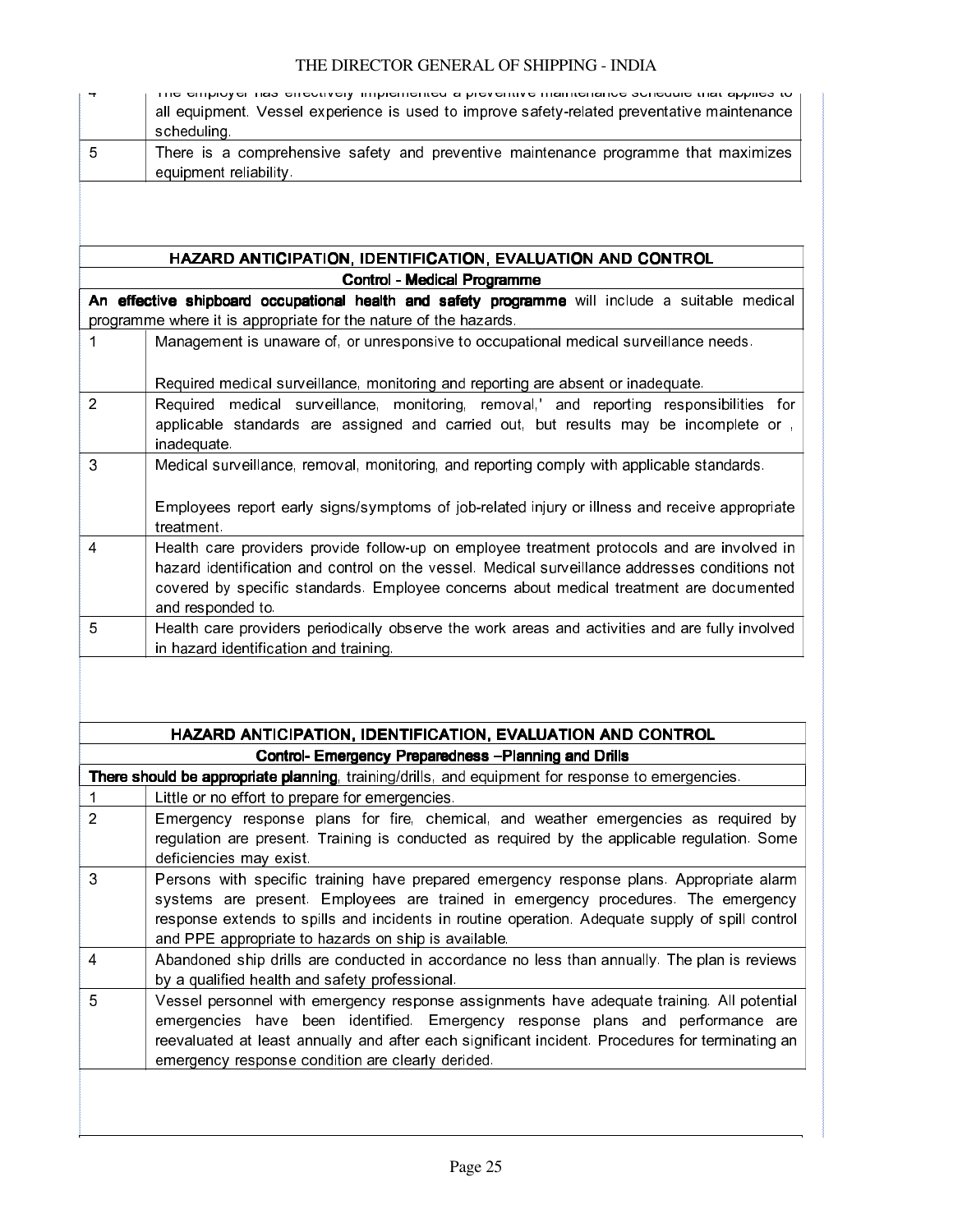$\frac{8}{3}$ 

ł

|                | HAZARD ANTICIPATION, IDENTIFICATION, EV ALUA TION AND CONTROL                                                                                                                                                                                                                                                                                                                                                                                                                                                                                                                                                                     |
|----------------|-----------------------------------------------------------------------------------------------------------------------------------------------------------------------------------------------------------------------------------------------------------------------------------------------------------------------------------------------------------------------------------------------------------------------------------------------------------------------------------------------------------------------------------------------------------------------------------------------------------------------------------|
|                | Control - Emergency Preparedness - First Aid                                                                                                                                                                                                                                                                                                                                                                                                                                                                                                                                                                                      |
|                | First aid/emergency care should be readily available to minimize harm if an injury or illness occurs.                                                                                                                                                                                                                                                                                                                                                                                                                                                                                                                             |
| 1              | First aid/emergency care cannot be ensured.                                                                                                                                                                                                                                                                                                                                                                                                                                                                                                                                                                                       |
| $\overline{2}$ | First aid/emergency care is available on every shift.                                                                                                                                                                                                                                                                                                                                                                                                                                                                                                                                                                             |
| 3              | Personnel with appropriate first aid skills commensurate with likely hazards on the vessel and<br>as required by applicable regulations are available. Management documents and evaluates<br>response time on a continuing basis.                                                                                                                                                                                                                                                                                                                                                                                                 |
| 4              | Personnel with certified first aid skills are always available on-ship; their level of training is<br>appropriate to the hazards of the work being done. Adequacy of first aid is formally reviewed<br>after significant incidents.                                                                                                                                                                                                                                                                                                                                                                                               |
| 5              | Personnel trained in advanced first aid and/or emergency medical care are always available<br>on ship.                                                                                                                                                                                                                                                                                                                                                                                                                                                                                                                            |
|                | OCCUPATIONAL HEALTH AND SAFETY TRAINING                                                                                                                                                                                                                                                                                                                                                                                                                                                                                                                                                                                           |
|                | General<br>Health and safety training should cover the health and safety responsibilities of all personnel who work                                                                                                                                                                                                                                                                                                                                                                                                                                                                                                               |
|                | on the vessel or affect its operations. It is most effective when incorporated into other training about<br>performance requirements and job practices. It should include all subjects and areas necessary to<br>address the hazards on the vessel.                                                                                                                                                                                                                                                                                                                                                                               |
| $\mathbf{1}$   | Vessel personnel depend on experience and peer training to meet needs. Master/person-<br>incharge/others in supervisory positions demonstrate little or no involvement in health and<br>safety training responsibilities.                                                                                                                                                                                                                                                                                                                                                                                                         |
| $\overline{2}$ | Some orientation training is given to new hires. Some safety training materials (e.g.,<br>pamphlets, posters, videotapes) are available or are used periodically at safety meetings, but<br>there is little or no documentation of training or assessment of worker knowledge for a given<br>topic. Masters/persons in charge/and others in supervisory positions generally demonstrate<br>awareness of health and safety responsibilities, but have limited training themselves or<br>involvement in the ship's training programme.                                                                                              |
| 3              | Training Includes regulatory rights and access to information. Training required by regulations<br>is provided to all vessel employees. Supervisors attend training in all subjects provided to<br>employees under their direction. Vessel personnel can generally demonstrate the<br>skills/knowledge necessary to perform their jobs safely. Records of training are kept and "<br>training is evaluated to ensure it is effective.                                                                                                                                                                                             |
| 4              | Knowledgeable persons conduct health and safety training that is scheduled, assessed, and<br>documented, and addresses all necessary technical topics. Employees are trained to '.<br>recognize hazards, violations of regulations, and vessel practices. Employees are trained to<br>report violations to management. Training is followed up with performance observation and<br>feedback. All crew - including supervisors and masters/persons In charge--can demonstrate<br>preparedness for participation in the overall health and safety programme. There are easily<br>retrievable scheduling and record keeping systems. |
| 5              | Knowledgeable persons conduct health and safety training that is scheduled, assessed, and<br>documented. Training covers all necessary topics and situations, whether addressed in<br>regulations or not, and includes all persons on the vessel (unlicensed personnel to the master<br>or person-in-charge, contractors, and temporary employees). Employees participate in creating<br>ship-specific training methods and materials. Employees are trained to recognize inadequate<br>responses to reported programme violations. Retrievable record keeping system provides for<br>$\sim$ $\sim$ $\sim$<br>$A = 1$             |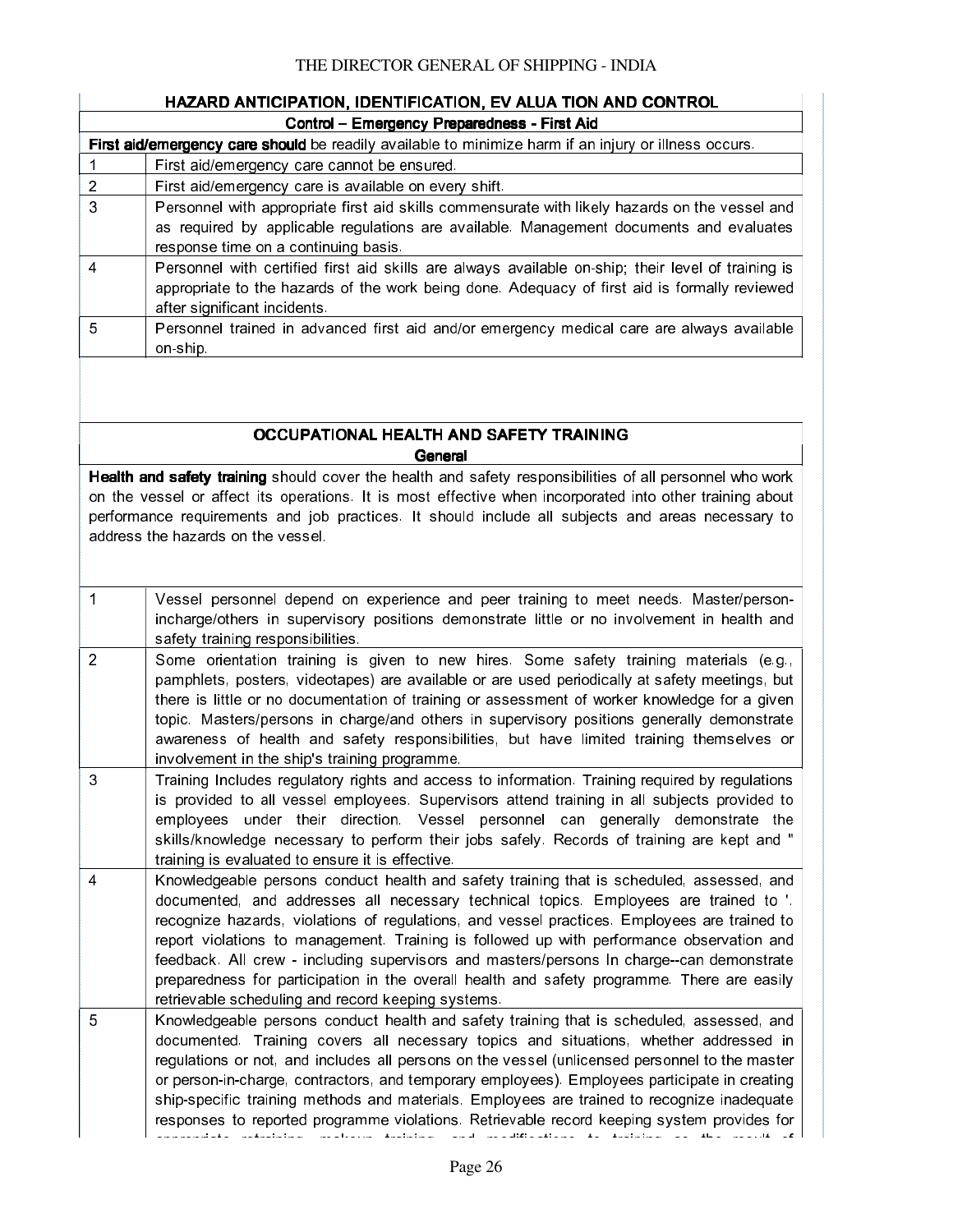appropriate retraining, makeup training, and modifications to training as the result of evaluations.

### RECORD KEEPING Data Collection and Analysis

in anns an

anna.<br>C

An effective shipboard occupational health and safety programme will collect and analyze injury, illness, and "near miss" incident data for indications of sources and locations of hazards, and jobs that experience higher numbers of incidents. By analyzing injury, illness and "near miss" incident trends over time, patterns with common causes can be identified and prevented.

|               | Little or no collection and/or analysis of injury, illness or "near miss" incident data. Exposure                                                                                                                                                                                                                                                                                                                           |
|---------------|-----------------------------------------------------------------------------------------------------------------------------------------------------------------------------------------------------------------------------------------------------------------------------------------------------------------------------------------------------------------------------------------------------------------------------|
|               | monitoring is not conducted or documented.                                                                                                                                                                                                                                                                                                                                                                                  |
| $\mathcal{P}$ | Injury, illness and "near miss" incident data is collected and analyzed, but not widely used for<br>prevention. CG-2692 is completed for all reportable marine casualties. Exposure records and<br>analysis are organized and are available to safety personnel.                                                                                                                                                            |
| 3             | Injury, illness, and "near miss" incident logs and exposure records are kept, are audited by<br>shore-side management personnel, and are essentially accurate and complete. Rates are<br>calculated so as to identify high-risk areas and jobs. Liability claims are analyzed and the<br>results are used in the programme. Significant analytical findings are used for prevention.                                        |
| 4             | Shore-side management and vessel master/person-in-charge and supervisors can identify the<br>frequent and most severe problem areas, the high-risk areas and job classifications, and any<br>exposures that exceed relevant or company standards. Data are fully analyzed and effectively<br>communicated to employees. Injury, illness and "near miss" incident data are audited and<br>certified by a responsible person. |
|               |                                                                                                                                                                                                                                                                                                                                                                                                                             |

5 All levels of management and the workforce are aware of results of data analyses and resulting preventive activity. External audits of accuracy of injury, illness and "near miss" incident data, including review of all available data sources are conducted. Scientific analysis of health information, including non-occupational databases is included where appropriate in the programme.

### CONTRACT AND THIRD PARTY PERSONNEL

**General** 

An effective occupational health and safety programme protects all personnel on the vessel, including the employees of contractors, subcontractors and third party personnel. It is the responsibility of shoreside management and the vessel master or person-in-charge to address contractor safety and third art safe.

|   | Shore-side management and the vessel master or person-in-charge make no provision to<br>include contractors and third party personnel within the scope of the vessel's health and<br>safety programme. |
|---|--------------------------------------------------------------------------------------------------------------------------------------------------------------------------------------------------------|
|   | Vessel safety policy requires contractor and third party personnel to conform to applicable                                                                                                            |
|   | regulations and other legal requirements.                                                                                                                                                              |
| 3 | The master/person-in-charge designates a representative to monitor contractor and third<br>party health and safety practices, and that individual has authority to stop contractor                     |
|   | practices that expose host or contractor employees to hazards. Management informs                                                                                                                      |
|   | contractor and employees of hazards present at the facility.                                                                                                                                           |
| 4 | Shore-side management investigates a contractor's health and safety record as one of the                                                                                                               |
|   | hidding criteria. Shore-side management contacts third party personnel management if                                                                                                                   |